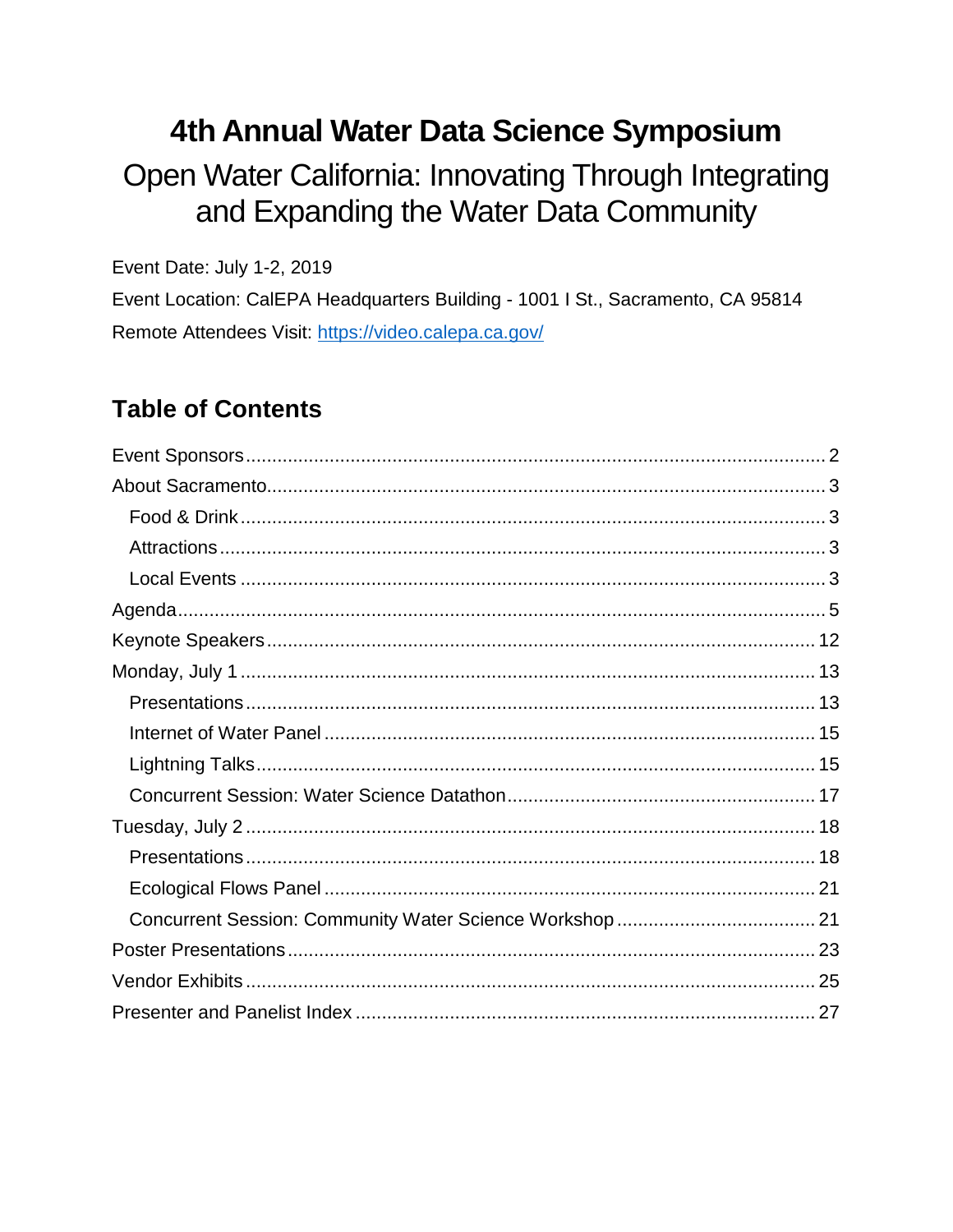## <span id="page-1-0"></span>**Event Sponsors**



**CALIFORNIA ENVIRONMENTAL PROTECTION AGENCY** (CAL/EPA)









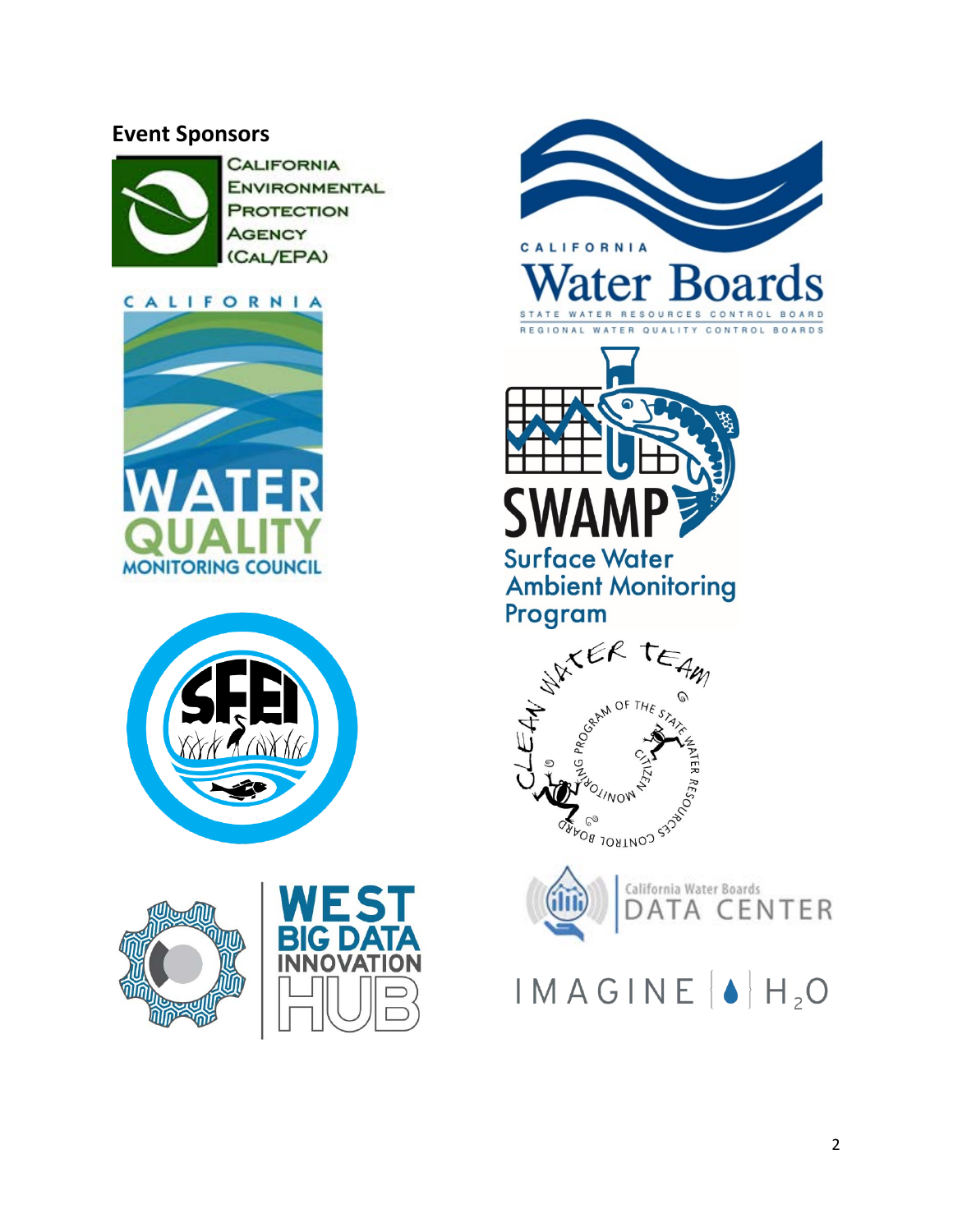## <span id="page-2-0"></span>**About Sacramento**

<span id="page-2-1"></span>Food & Drink

**The Bank**  629 J St., Sacramento, CA 95814 Food Court: <https://www.thebank629j.com/>

**Blue Prynt** 815 11th St, Sacramento, CA 95814 New American: [bluepryntsacramento.com/](http://bluepryntsacramento.com/#/id/i10791971)

**Crest Cafe** 1017 K St., Sacramento, CA 95814 Modern Mediterranean: <http://crestcafeonline.com/>

**Backbone Cafe** 729 J St., Sacramento, CA 95814 Organic: <https://www.backbonecafe.com/>

**La Bonne Soupe Cafe** 980 9th St. Ste 165, Sacramento, CA 95814 Sandwiches and Soups: [http://la-bonne](http://la-bonne-soupe-cafe.cafes-city.com/)[soupe-cafe.cafes-city.com/](http://la-bonne-soupe-cafe.cafes-city.com/)

**La Cosecha by Mayahuel** 917 9th St, Sacramento, CA 95814 (Cesar Chavez Park) Mexican: <http://lacosechasacramento.com/>

**The Coconut On T** 1110 T St., Sacramento, CA 95811 Thai:<http://www.thecoconutthai.com/>

**The Grange** 926 J St, Sacramento, CA 95814 American: [http://www.grangerestaurantandbar.com](http://www.grangerestaurantandbar.com/) [/](http://www.grangerestaurantandbar.com/)

**TableVine** 1501 14th St., Sacramento, CA 95814 American:<https://www.tablevine.com/>

**The Rind** 1801 L St., Ste 40, Sacramento, CA 95811 American: <http://therindsacramento.com/>

**Ramen House Ryujin** 1831 S St., Sacramento, CA 95811 Ramen:<http://ryujinramen.com/>

**Federalist Public House** Pizza and Beer Garden: <https://federalistpublichouse.com/>

**Lucca Restaurant & Bar** 1615 J St., Sacramento, CA 95814 Italian:<https://www.luccarestaurant.com/>

**Mother Restaurant** 1023 K St, Sacramento, CA 95814 Vegetarian: <https://www.mothersacramento.com/>

**Mas Taco Bar** 1800 15th St., Ste D, Sacramento, CA 95811 Mexican:<https://www.mastacobar.com/>

**Punch Bowl Social** 500 J St Suite 100, Sacramento, CA 95814 American: [https://www.punchbowlsocial.com/locati](https://www.punchbowlsocial.com/location/sacramento) [on/sacramento](https://www.punchbowlsocial.com/location/sacramento)

#### <span id="page-2-2"></span>**Attractions**

[Crocker Art Museum](https://www.crockerart.org/) [California State Railroad Museum](https://www.californiarailroad.museum/) [Sacramento Zoo](https://www.saczoo.org/) [Old Sacramento State Historic Park](https://oldsacramento.com/) [Capitol Park](http://www.parks.ca.gov/?page_id=495) [McKinley Park](http://www.cityofsacramento.org/ParksandRec/Parks/Park-Directory/East-Sacramento/McKinley%20Park) [American River Parkway](https://arpf.org/visit/) [Historic River Cruise](https://www.hornblower.com/port/overview/sac+historic-river-cruise)

## <span id="page-2-3"></span>Local Events

June 30 [Sunday Blues Jam @ Torch Club](https://sacramento.downtowngrid.com/events/sunday-blues-jam-torch-club-2019-06-30/)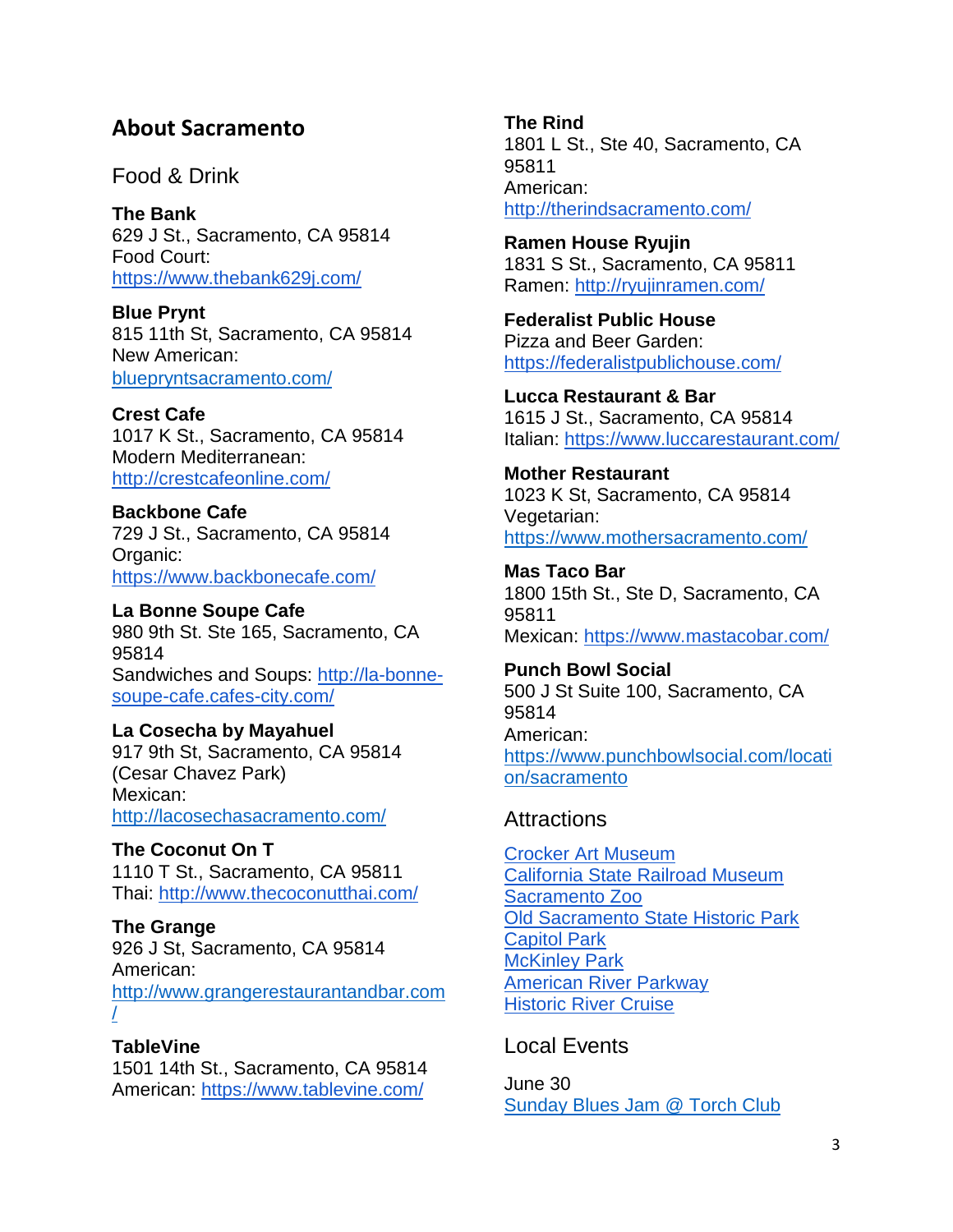[2019 Sacramento French Film Festival](https://sacramento.downtowngrid.com/events/2019-sacramento-french-film-festival-2019-06-30/) [Waterfront Yoga in Old Sacramento](https://sacramento.downtowngrid.com/events/waterfront-yoga-in-old-sacramento-2-2019-06-30/)

July 1 [Jazz Concert @ Dante Club](https://sacramento.downtowngrid.com/events/jazz-concert-dante-club-2019-07-01/) [California Classic](https://www.golden1center.com/events/detail/california-classic-2019) [Waterfront Yoga in Old Sacramento](https://sacramento.downtowngrid.com/events/waterfront-yoga-in-old-sacramento-2-2019-06-30/)

July 2 [Reggae Night @ The Press Club](https://sacramento.downtowngrid.com/events/reggae-night-the-press-club-2019-07-02/) [California Classic](https://www.golden1center.com/events/detail/california-classic-2019) [Waterfront Yoga in Old Sacramento](https://sacramento.downtowngrid.com/events/waterfront-yoga-in-old-sacramento-2-2019-06-30/)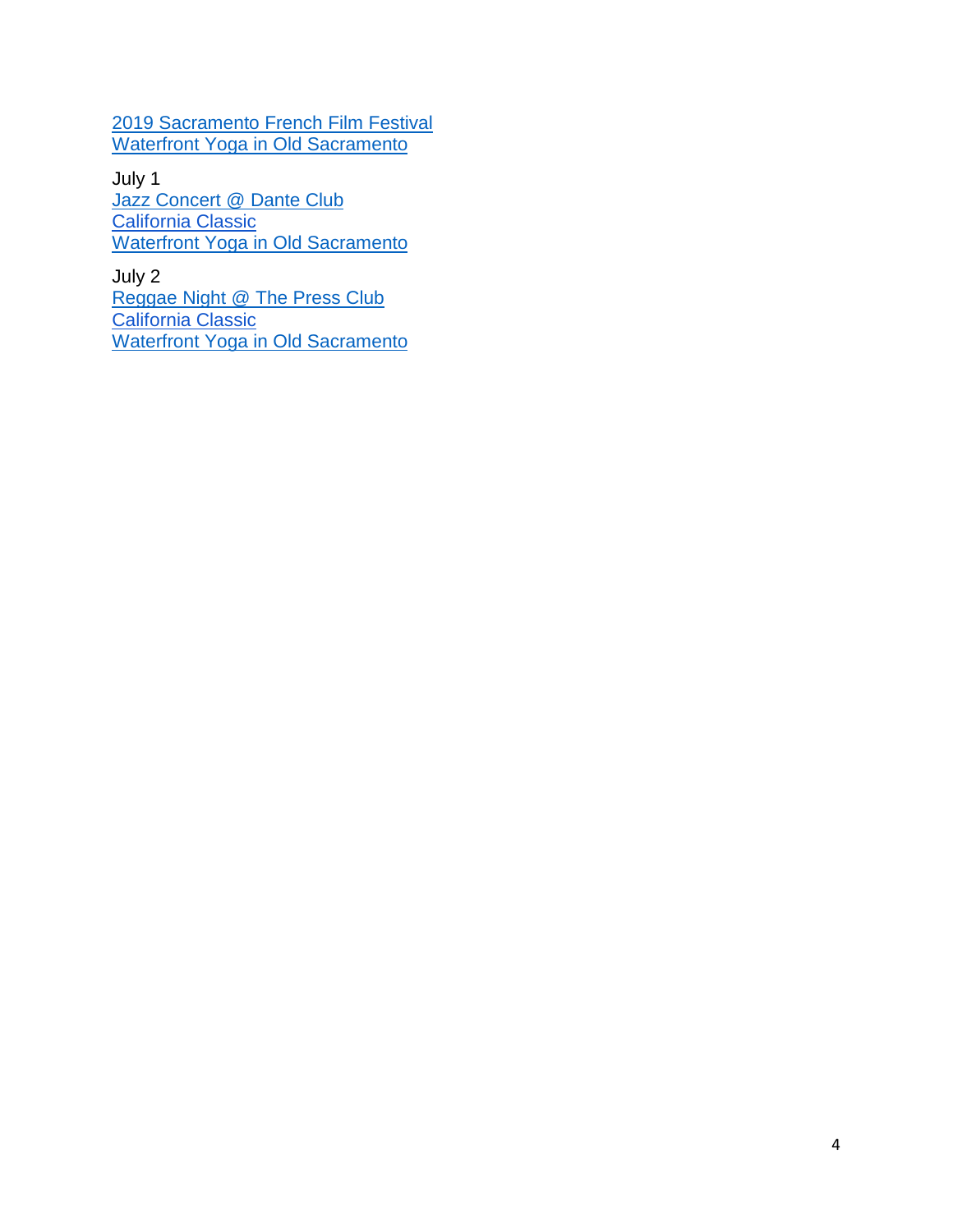## <span id="page-4-0"></span>**Agenda**

2019 California Water Boards Science Symposium:

Innovating Through Integrating and Expanding the Water Data Community

July 1-2, 2019

CalEPA Headquarters Building - 1001 I St., Sacramento, CA 95814

Remote Attendees Visit:<https://video.calepa.ca.gov/>

#### **Day 1 - Monday, July 1st, 2019**

#### **Room: Byron Sher Auditorium**

Time: 8:00 a.m. to 9:00 a.m.

Topic: Registration and check-in

Time: 9:00 a.m. - 9:10 a.m.

Topic: Welcome and logistics

Speaker: Karen Mogus, California Water Quality Monitoring Council

Time: 9:10 a.m. - 10:00 a.m.

Topic: Keynote speakers

Speakers: E. Joaquin Esquivel and Laurel Firestone, State Water Resources Control Board

#### **Session: Open Science and Data Visualization**

Time: 10:05 a.m. - 10:25 a.m.

Topic: Open E.T.: filling the biggest data gap in water management

Speaker: Justin Huntington, Desert Research Institute

Time: 10:30 a.m. - 10:50 a.m.

Topic: The Stream Quality Index: a multi-indicator tool for enhancing environmental management communication

Speaker: Marcus Beck, Southern California Coastal Water Research Project

Time: 10:50 a.m. - 11:10 a.m.

Topic: Break

Time: 11:15 a.m. - 11:35 a.m.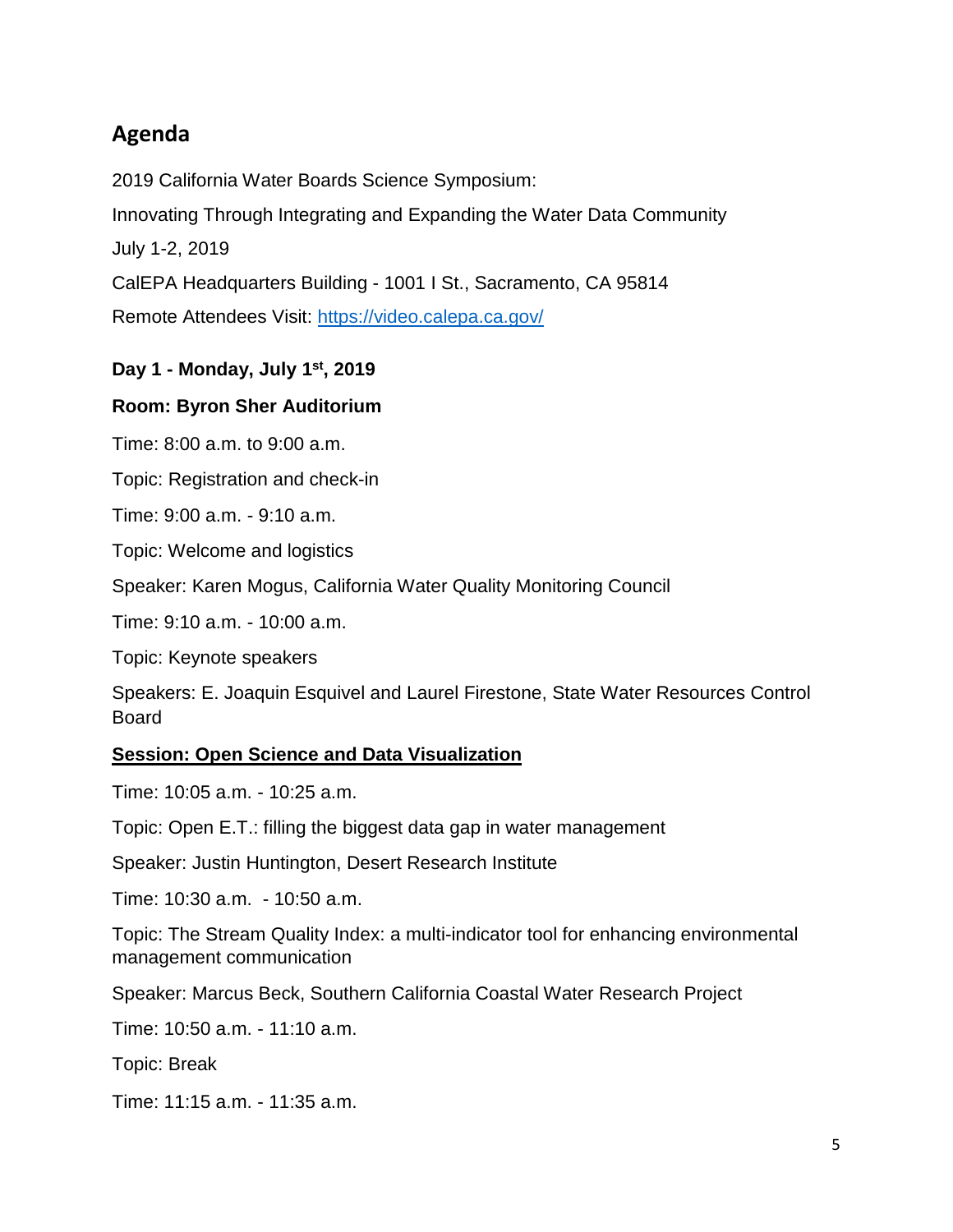Topic: USGS open science then and now Speaker: Alex Etheridge, United States Geological Survey Time: 11:40 a.m. - 12:00 p.m. Topic: A slough of information for the public Speakers: Gene Oh; Joel Kramer, Weston Solutions Time: 12:00 p.m. - 1:15 p.m. Topic: Lunch

#### **Session: Freshwater Harmful Algal Blooms**

Time: 1:15 p.m. - 1:35 p.m.

Topic: Visualizing harmful algal blooms from space: a web tool highlighting long-term trends and where to sample tomorrow

Speaker: Randy Turner, San Francisco Estuary Institute

Time: 1:40 p.m. - 2:00 p.m.

Topic: Mystery to management: toxic cyanobacteria in Northern California coastal rivers

Speaker: Keith Bouma-Gregson, State Water Resources Control Board

#### **Session: Data Innovations**

Time: 2:05 p.m. - 2:25 p.m.

Topic: Environmental robotics as tools for monitoring water quality

Speaker: Alex Forrest, University of California, Davis

Time: 2:30 p.m. - 2:50 p.m.

Topic: Machine learning for clean water act violation monitoring

Speaker: Elinor Benami, University of California, Davis

Time: 2:55 p.m. - 3:35 p.m.

Topic: Extend break for posters, vendor "Innovator Lounge" tour, and networking

Time: 3:35 p.m. - 4:15 p.m.

Topic: Panel discussion: Internet of Water

Time: 4:20 p.m. - 5:00 p.m.

Topic: Lightning talks: short presentations on innovative tech and special studies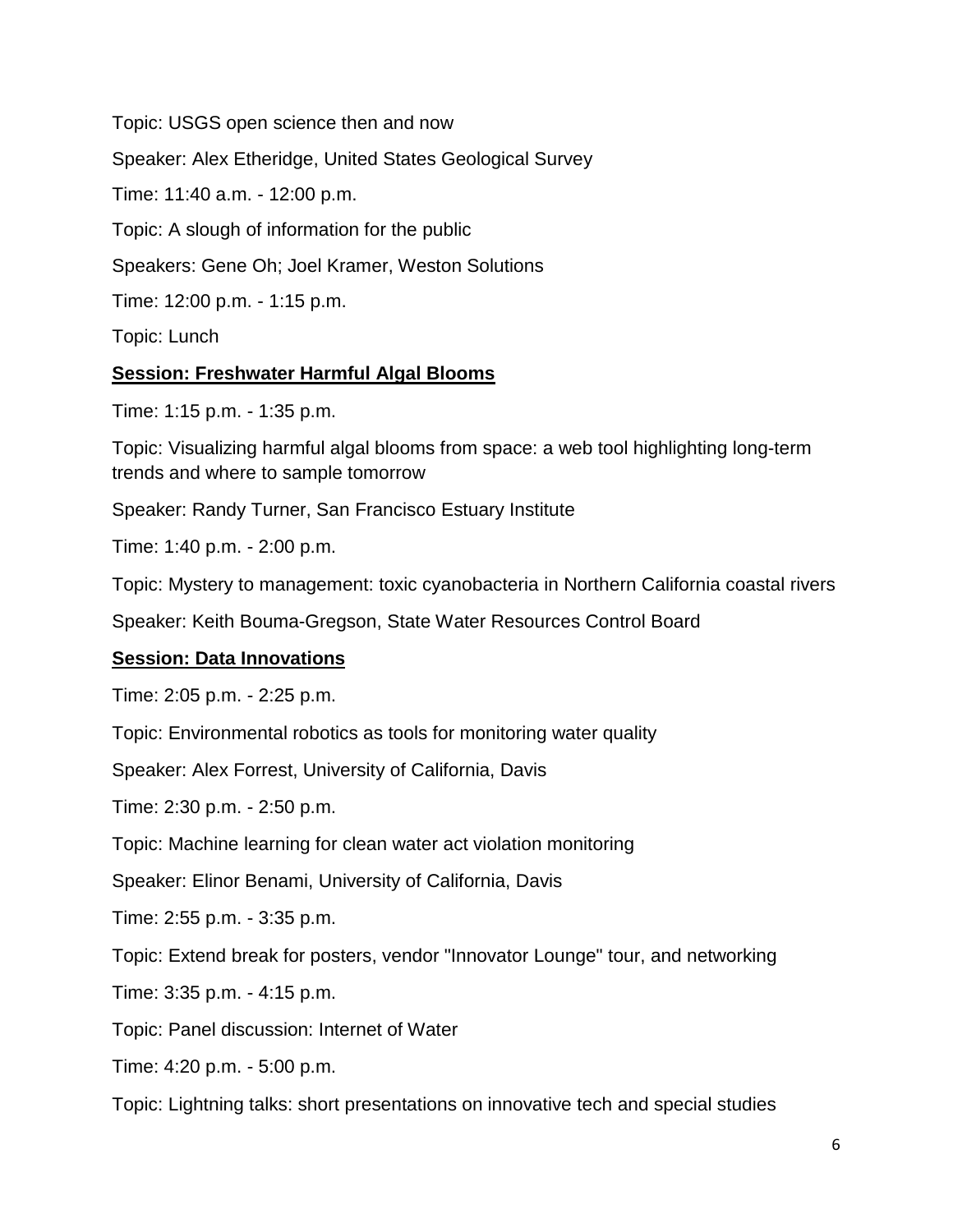Time: 5:00 p.m. - 5:10 p.m.

Topic: Daily wrap and adjourn

Speaker: Nick Martorano, California Water Quality Monitoring Council

#### **Day 1 Concurrent Session - Water Science Datathon**

#### **Room: Klamath Room**

Time: 10:00 a.m. - 10:10 a.m.

Topic: Welcome and logistics

Teams:

- Water Source Time Machine
- Trash Data Model
- "Consumer Confidence Report (CCR)" Application

Time: 10:10 a.m. - 12:00 p.m.

Topic: Get "hacking"!

Time: 12:00 p.m. - 1:15 p.m.

Topic: Lunch

Time: 1:15 p.m. - 4:30 p.m.

Topic: Continue "hacking"!

Time: 4:30 p.m. - 5:00 p.m.

Topic: Daily wrap and adjourn

#### **GitHub Repositories:**

- Water Source Time Machine: [http://bit.ly/WaterDatathon2019\\_WaterSources](http://bit.ly/WaterDatathon2019_WaterSources)
- Trash Data Model: [http://bit.ly/WaterDatathon2019\\_Trash](http://bit.ly/WaterDatathon2019_Trash)
- "CCR Application": [http://bit.ly/WaterDatathon2019\\_CCRApp](http://bit.ly/WaterDatathon2019_CCRApp)

#### **Day 2 - Tuesday, July 2nd, 2019**

#### **Room: Byron Sher Auditorium**

Time: 8:00 a.m. - 9:00 a.m.

Topic: Registration and check-in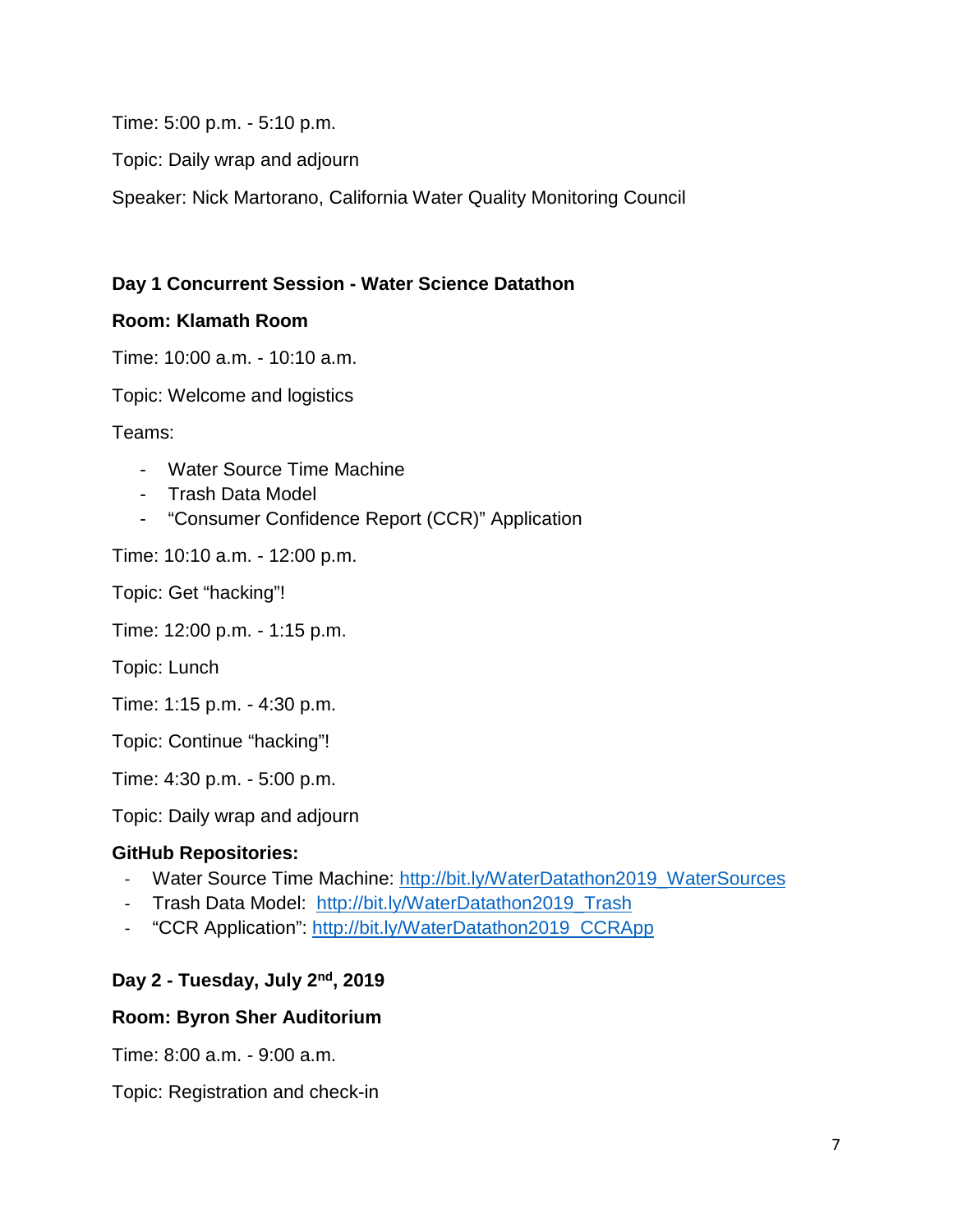Time: 9:00 a.m. - 9:10 a.m.

Topic: Welcome and logistics

Speaker: Nick Martorano, California Water Quality Monitoring Council

#### **Session: Opening Presentation**

Time: 9:10 a.m. - 9:30 a.m.

Topic: Space hydrology: California waters from low earth orbit

Speaker: Orestis Herodotou, Planet

#### **Session: Trash and Microplastics**

Time: 9:35 a.m. - 9:55 a.m.

Topic: AI and trash: cameras on street sweepers to I.D. trash and understand effectiveness

Speakers: Walter Yu, Caltrans; Gary Conley, 2NDNATURE

Time: 10:00 a.m. - 10:20 a.m.

Topic: Using remote sensing to address trash monitoring challenges

Speaker: Tony Hale, San Francisco Estuary Institute

Time: 10:25 a.m. - 10:45 a.m.

Topic: Microplastic monitoring in San Francisco Bay

Speaker: Diana Lin, San Francisco Estuary Institute

Time: 10:45 a.m. - 11:05 a.m.

Topic: Break

#### **Session: Remote Sensing**

Time: 11:05 a.m. - 11:25 a.m.

Topic: Concerned citizen scientist & bull kelp: compiling monitoring data for optimal conditions for growth of bull kelp along Northern California's coast

Speaker: Jim Penny, Greenway Partners

Time: 11:30 a.m. - 11:50 a.m.

Topic: Turbidity in the San Francisco Bay and Delta from Sentinel-2 and CDEC station data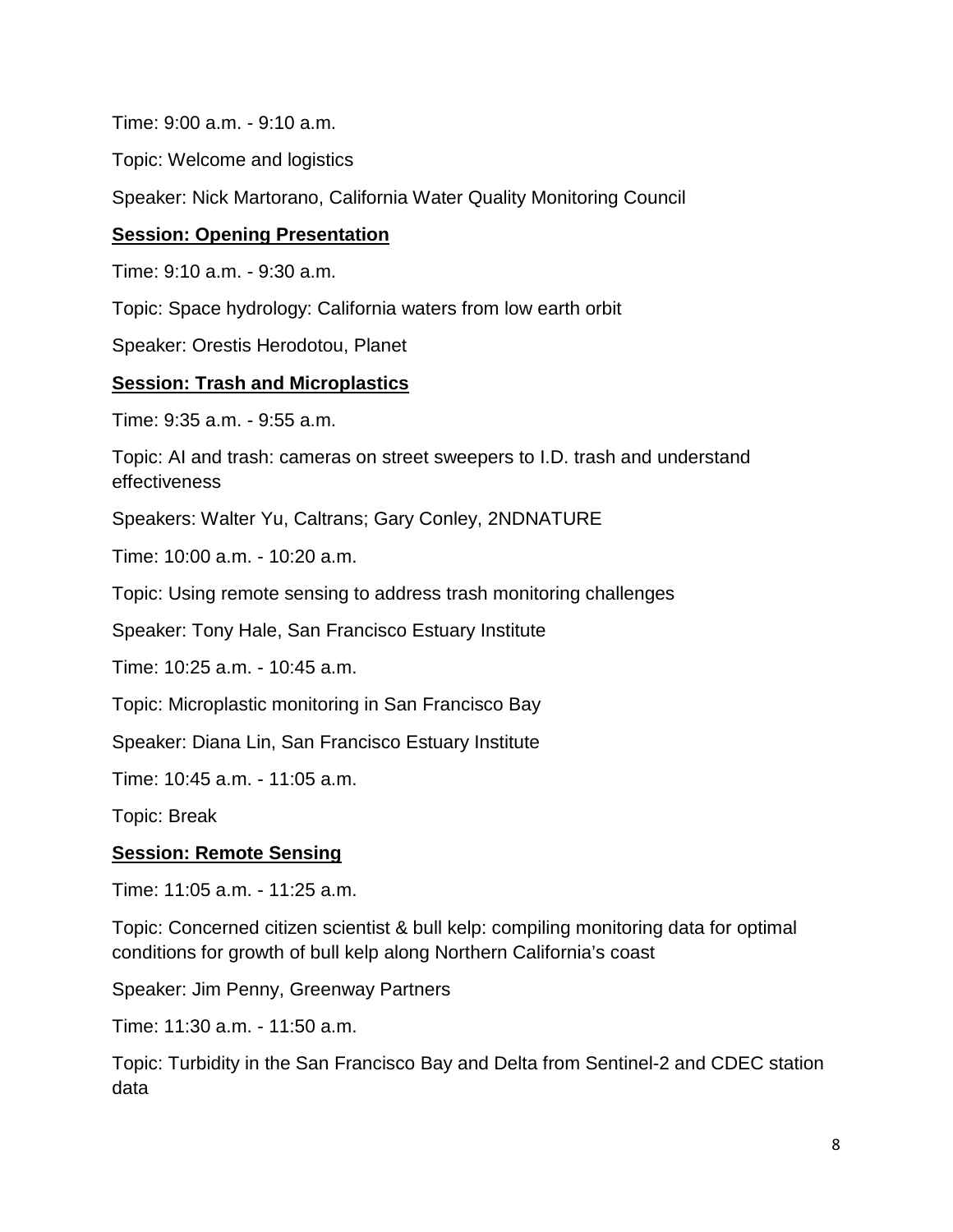Speaker: Christine Lee, NASA Jet Propulsion Laboratory

Time: 11:55 a.m. - 12:15 p.m.

Topic: Measuring mercury from space? Developing low-cost optical monitoring techniques to conduct high resolution temporal and spatial mapping of mercury in surface waters of the San Francisco Bay-Delta

Speaker: Erin Hestir, University of California, Merced

Time: 12:15 p.m. - 1:30 p.m.

Topic: Lunch

#### **Session: Ecological Flows**

Time: 1:30 p.m. - 1:50 p.m.

Topic: Managing rivers, floodplains, and water infrastructure to mimic natural patterns and productivity

Speaker: Jacob Katz, Cal Trout

Time: 1:55 p.m. - 3:10 p.m.

Topic: Panel discussion: ecological flows

Time: 3:10 p.m. - 3:30 p.m.

Topic: Break

#### **Session: Data Visualization**

Time: 3:30 p.m. - 3:50 p.m.

Topic: Using online spatial data tools to communicate and disseminate groundwater data: GAMA Program data strategies

Speaker: Dorian Bellan, State Water Resources Control Board

Time: 3:55 p.m. - 5:10 p.m.

Topic: Unveiling of the 2019 Water Quality Status Report

Speaker: Greg Gearheart, State Water Resources Control Board

Time: 5:10 p.m. - 5:20 p.m.

Topic: Symposium wrap up and next events

Speaker: Nick Martorano, California Water Quality Monitoring Council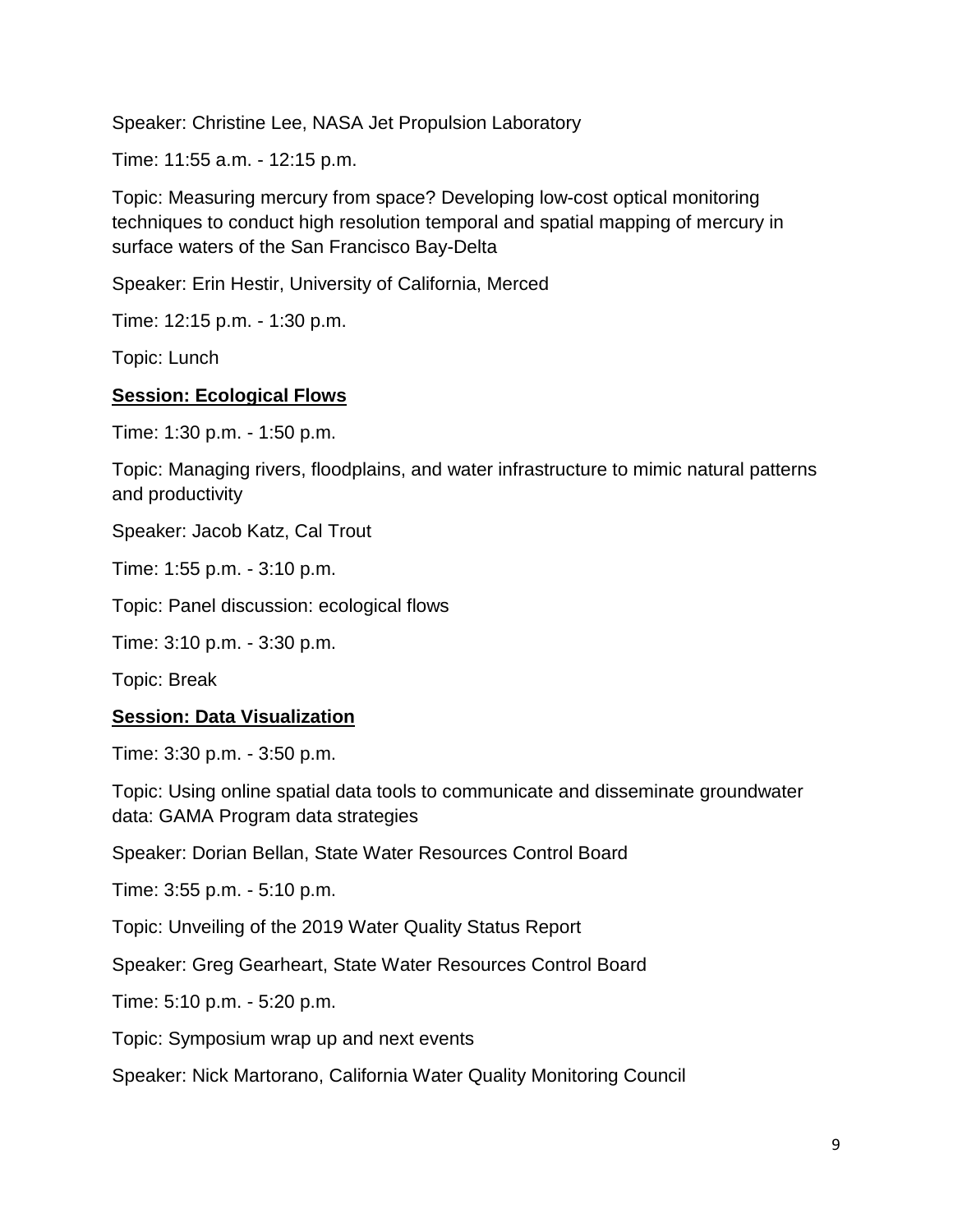#### **Day 2 Concurrent Session - Community Water Science Workshop**

#### **Room: Klamath Room**

Time: 10:00 a.m. - 10:10 a.m.

Topic: Introduction and welcome

Speakers: Helen Fitanides, The Watershed Project; Erick Burres, State Water Resources Control Board

Time: 10:10 a.m. - 10:30 a.m.

Topic: Best practices for community water science groups

Speaker: Erick Burres, State Water Resources Control Board

Time: 10:35 a.m. - 10:55 a.m.

Topic: Quality assurance plans made easy

Speaker: Melissa Morris, State Water Resources Control Board

Time: 11:00 a.m. - 11:20 a.m.

Topic: Communicating and working with laboratories

Speaker: Jacob Oaxaca, Environmental Laboratory Accreditation Program (ELAP)

Time: 11:25 a.m. - 11:45 a.m.

Topic: Getting data into CEDEN and why it matters

Speaker: Jarma Bennet, State Water Resources Control Board

Time: 11:50 a.m. - 1:00 p.m.

Topic: Networking lunch and discussion session

Time: 1:00 p.m. - 2:00 p.m.

Topic: Data science skills workshop

Time: 2:05 p.m. - 2:25 p.m.

Topic: Overview of water quality indices

Speaker: Ali Dunn and Nick Martorano, State Water Resources Control Board

Time: 2:30 p.m. - 3:00 p.m.

Topic: Open discussion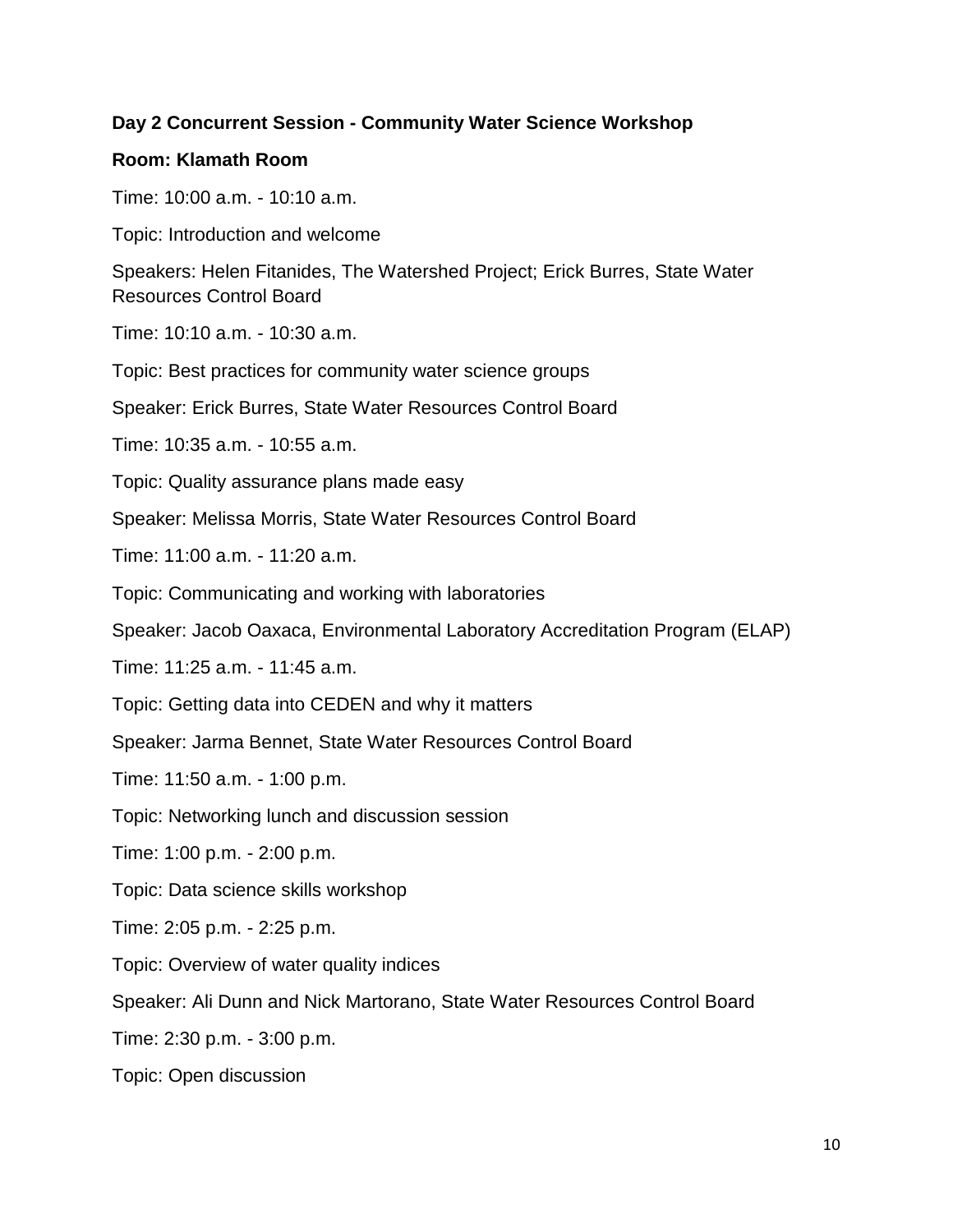Time: 3:00 p.m. - 3:10 p.m.

Topic: Daily wrap and Adjourn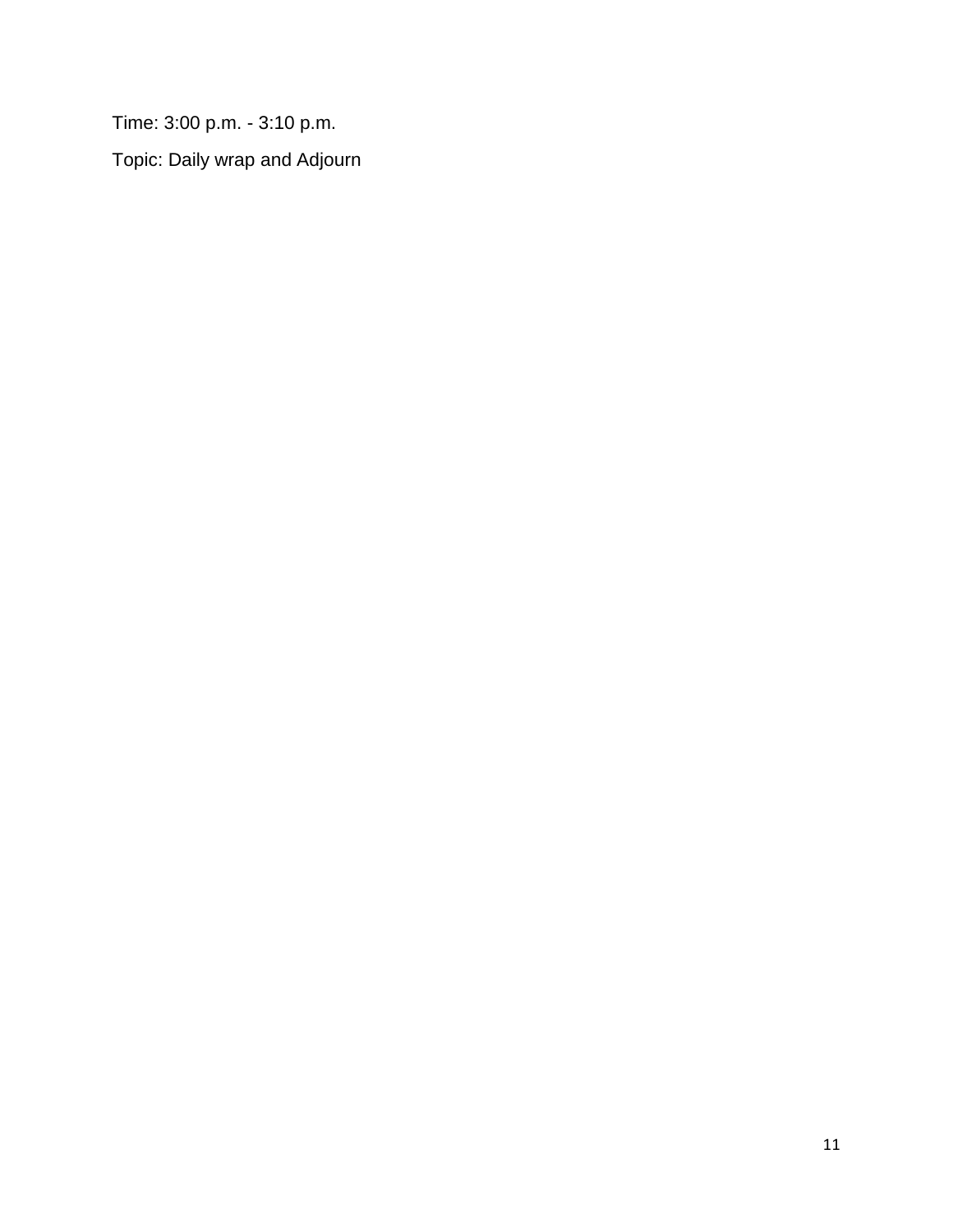## <span id="page-11-0"></span>**Keynote Speakers**

#### **E. Joaquin Esquivel, Chair, State Water Resources Control Board**

E. Joaquin Esquivel was appointed to the State Water Resources Control Board by Governor Jerry Brown in March 2017 and designated by Governor Gavin Newsom as Chair in February 2019. Previously, he served as Assistant Secretary for federal water policy at the California Natural Resources Agency in the Governor's Washington, D.C. office, where he facilitated the development of policy priorities between the agency, the Governor's Office, the California Congressional delegation, and federal stakeholder agencies. For more than eight years prior to that he worked for U.S. Senator Barbara Boxer of California, most recently as her legislative assistant covering the agriculture, Native American, water, oceans, and nutrition portfolios, in addition to being the director of information and technology. He was born and raised in California's Coachella Valley. He holds a B.A. from the University of California, Santa Barbara in English.

#### **Laurel Firestone, Board Member, State Water Resources Control Board**

Laurel Firestone was appointed to the State Water Resources Control Board by Governor Gavin Newsom in February 2019. Prior to joining the Board, Laurel co-founded and co-directed, from 2006-2019, the Community Water Center (CWC), a statewide non-profit environmental justice organization. Based in California's Central Valley and Central Coast, the CWC helps disadvantaged communities gain access to safe, clean, and affordable drinking water and build civic engagement and leadership to achieve the human right to water.

Laurel has received a variety of awards and recognitions, including the James Irvine Foundation's Leadership Award in 2018, and the Gary Bellow Public Service Award by the Harvard Law School in 2013. She also received an Equal Justice Works fellowship to start the Rural Poverty Water Project in the Central Valley in 2004-06 as part of the Center for Race, Poverty and the Environment. Laurel served on the Tulare County Water Commission from 2007‐2012 and co‐chaired the Governor's Drinking Water Stakeholder Group from 2012‐2014. She served on a variety of state policy advisory committees and partnered with universities to develop research and clinical programs to ensure the human right to water. In 2009, Laurel authored the comprehensive Guide to Community Drinking Water Advocacy and has written a variety of articles relating to safe drinking water and the environment. Laurel graduated with honors from Harvard Law School and holds a B.A. *magna cum laude* in Environmental Studies from Brown University.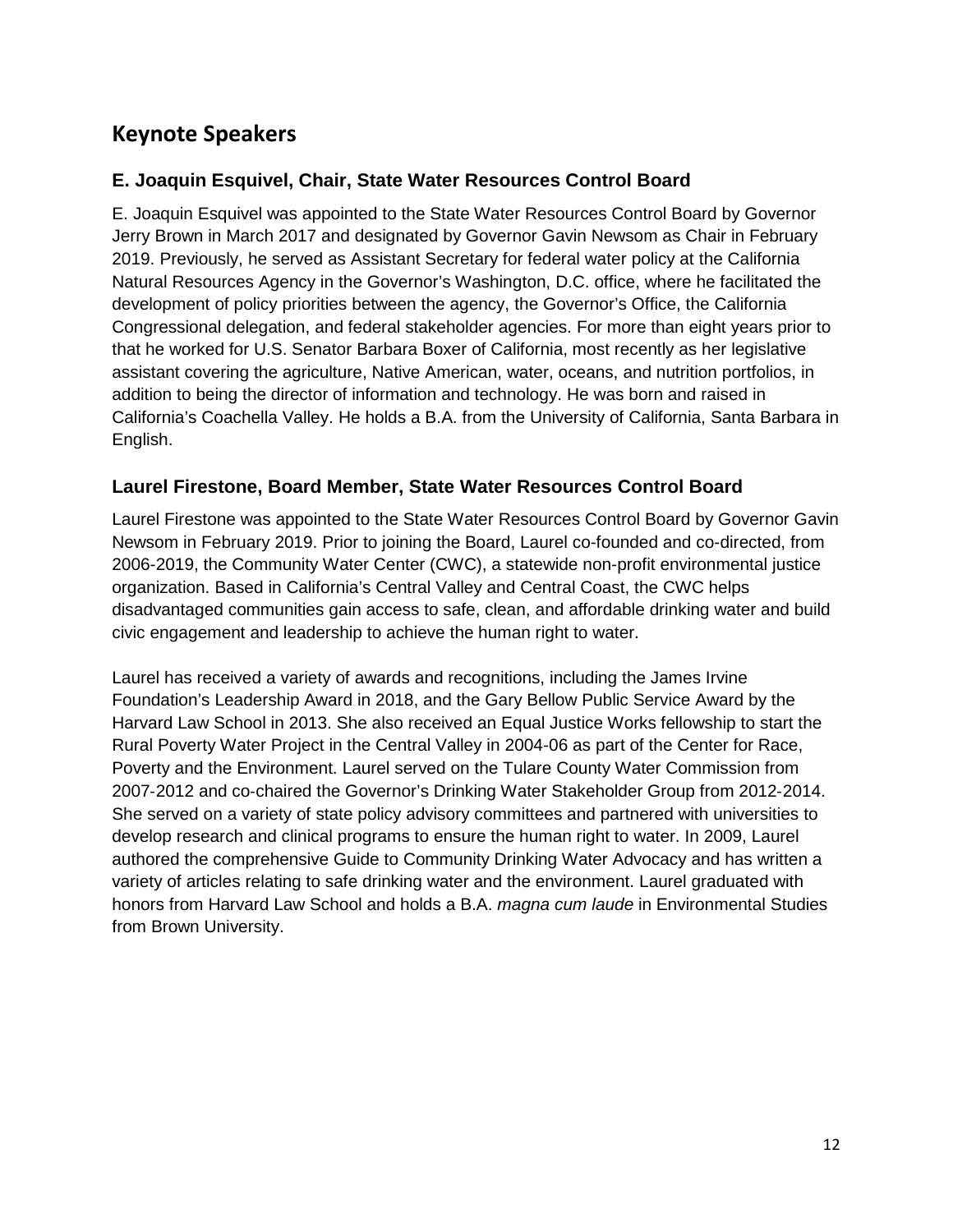## <span id="page-12-0"></span>**Monday, July 1**

## <span id="page-12-1"></span>Presentations

### Session 1: Open Science and Data Visualization

### OPEN ET: FILLING THE BIGGEST DATA GAP IN WATER MANAGEMENT, **Justin Huntington**

A web visualization and application programming interface (API) called Open ET is currently being developed to provide low-cost, automated and widely accessible evapotranspiration (ET) data at user-defined scales and timeframes. The platform uses data from multiple satellites and employs an ensemble of trusted methods to calculate ET. Dr. Huntington will go over the motivation, current status, and future direction of the OpenET project.

#### THE STREAM QUALITY INDEX: A MULTI-INDICATOR TOOL FOR ENHANCING ENVIRONMENTAL MANAGEMENT COMMUNICATION, **Marcus Beck**

To quantify the ecological condition of wadable streams, environmental managers rely on three main lines of evidence: physical, chemical and biological. Traditionally, results for each line of evidence have been synthesized and presented separately because watershed managers historically have not had access to a rigorous, methodical approach for integrating the three lines of evidence – and interpreting conflicting results. The Stream Quality Index (SQI) is designed to systematically integrate physical, chemical and biological lines of evidence, producing a single unified assessment of stream health. The SQI eliminates reliance on subjective and ad-hoc interpretative tools by allowing managers to integrate the three lines of evidence and communicate findings to support environmental decision-making.

## USGS OPEN SCIENCE THEN AND NOW, **Alex Etheridge**

This talk will provide an overview of USGS's long history of public data dissemination based on foundations of data management, QA, and peer review. The story of synthesizing and developing a near-real-time sediment concentration model in Alameda Creek will illustrate the utility of USGS open data repositories and code repositories. Current challenges and future directions in USGS data science will also be discussed.

## A SLOUGH OF INFORMATION FOR THE PUBLIC, **Gene Oh and Joel Kramer**

Public engagement in the protection of water resources is enhanced by public-friendly presentation of water quality study objectives and findings. This presentation explores the use of innovative data visualization tools to convey the purpose and results of a study conducted in North County San Diego for the past three years to assess nutrient and algal conditions in a slough. Through publication of an easily comprehendible story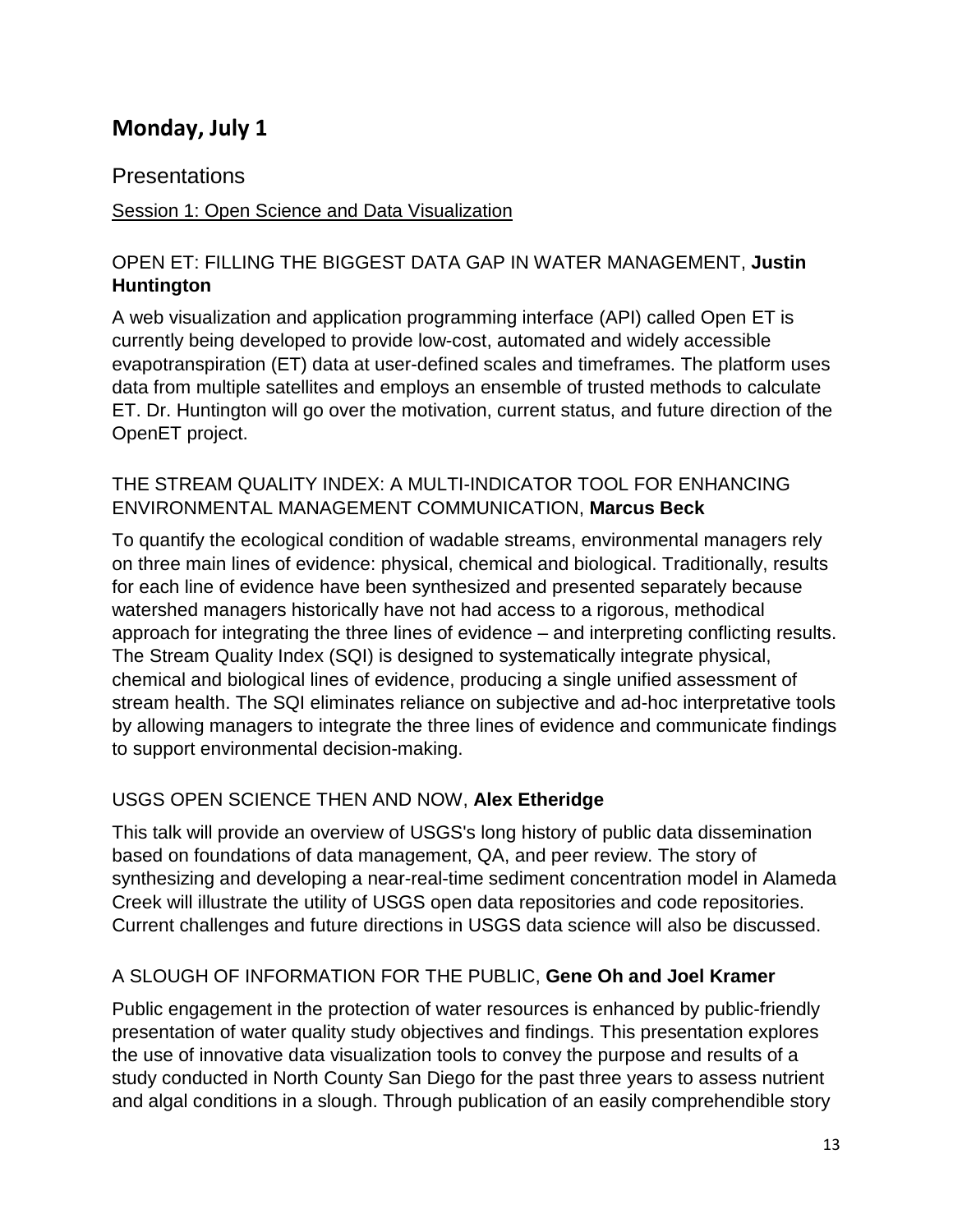map, we aim to make water quality monitoring studies accessible, interesting, and interactive for the public.

#### Session 2: Freshwater Harmful Algal Blooms

#### VISUALIZING HARMFUL ALGAL BLOOMS FROM SPACE: A WEB TOOL HIGHLIGHTING LONG-TERM TRENDS AND WHERE TO SAMPLE TOMORROW, **Randy Turner**

Specialized satellite imagery is being used to estimate cyanobacteria concentrations in 255 large waterbodies within and upstream of California. The San Francisco Estuary Institute, in partnership with the State Water Board, has developed a Satellite Analysis Tool to simplify the viewing of this powerful data. This tool can help users assess the status and trends of cyanobacteria concentrations, is an automated early screening tool to guide monitoring for protection of public health, and the data can be downloaded to compare it against other environmental datasets to understand the relationships between environmental conditions and cyanobacteria blooms.

#### MYSTERY TO MANAGEMENT: TOXIC CYANOBACTERIA IN NORTHERN CALIFORNIA COASTAL RIVERS, **Keith Bouma-Gregson**

Toxic cyanobacteria form harmful algal blooms in lakes and reservoirs across the State. In North Coast Rivers, proliferations of toxic cyanobacterial mats grow along the river bottom, rather than suspended in the water column as in lakes. In the last ten years, a network of citizen scientists, agency staff, academic researchers, and international collaborators have increased our understanding about the ecology and physiology of cyanobacteria in Northern California Coastal Rivers. I will tell the story of how the work of this research effort has improved the public health response to benthic toxic cyanobacteria in California.

#### Session 4: Data Innovations

## ENVIRONMENTAL ROBOTICS AS TOOLS FOR MONITORING WATER QUALITY, **Alex Forrest**

Autonomous robotics (gliders, Autonomous Underwater Vehicles, etc.) are increasingly being used to monitor water quality issues in lakes and oceans. Presenting case studies from Lake Tahoe (CA-NV) and Lake Geneva (Switzerland) will be used to illustrate their potential for water managers and stakeholders.

#### MACHINE LEARNING FOR CLEAN WATER ACT VIOLATION MONITORING, **Elinor Benami**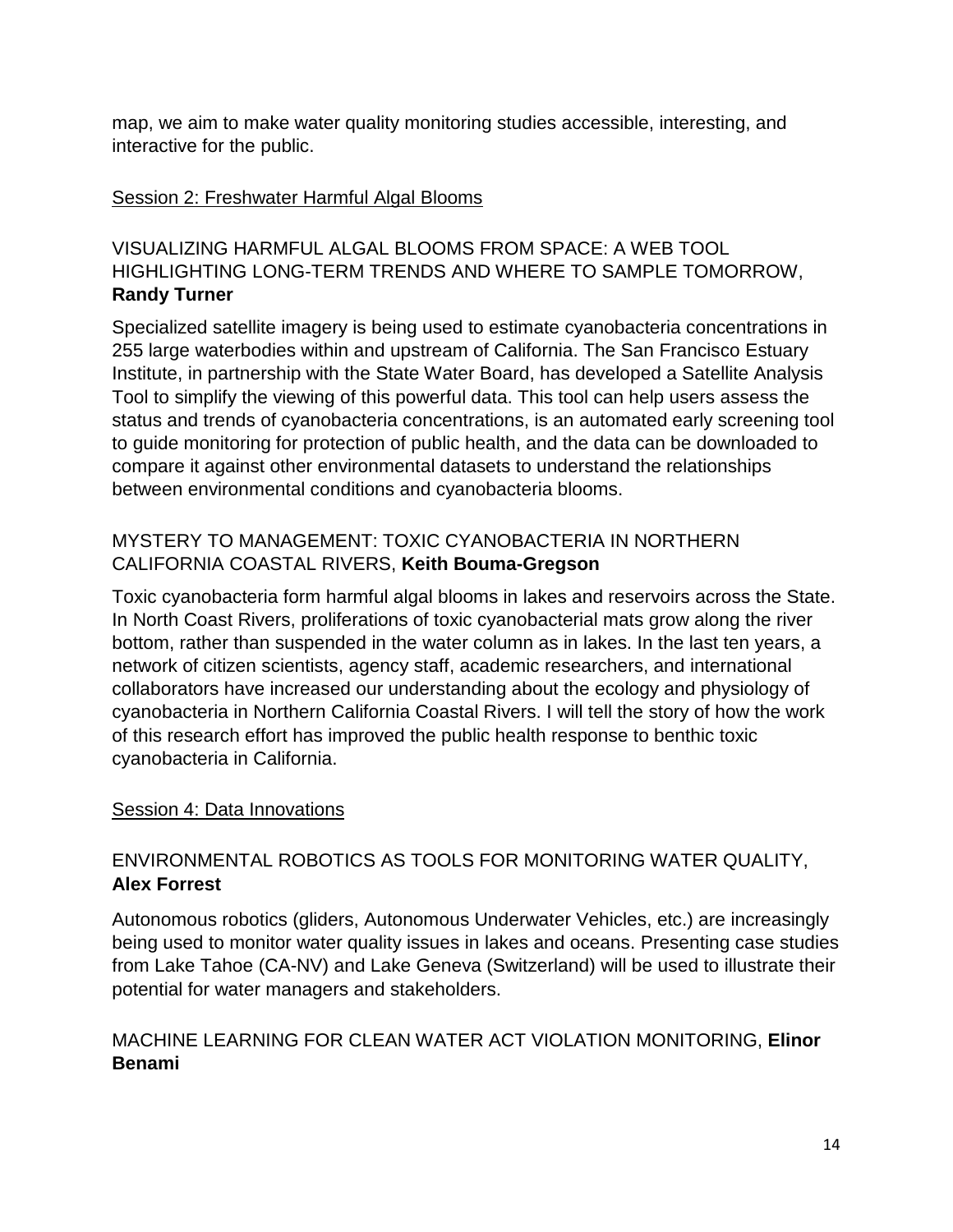Public agencies aiming to enforce environmental regulation have limited resources to achieve their objectives. However, increasing amounts of publicly available data suggest that machine learning methods can inform efficient use of these limited resources. This talk reviews recent work that leverages increasing amounts of electronic data that aims to identify and remedy environmental harms and outlines principles to consider in the real-world implementation of such approaches.

## <span id="page-14-0"></span>Internet of Water Panel

The Internet of Water aims to build and strengthen a dynamic and connected network of communities and institutions to facilitate the open, shared, and integrated use of useable water data and information. The goal of this panel is to provide an overview of the Internet of Water and discuss current and future projects they will collectively pursue.

Moderator: Greg Gearheart, State Water Resources Control Board

Panelists:

Jerad Bales, Consortium of Universities for the Advancement of Hydrologic Science, Inc.

Sam Marie Hermitte, Texas Water Development Board

Adel Abdallah, WaDE 2.0/WAMDAM.org

Peter Colohan, Internet of Water

## <span id="page-14-1"></span>Lightning Talks

## EVALUATION OF HORIZONTAL LEVEES TO TREAT WASTEWATER, PROVIDE HABITAT, AND REDUCE FLOOD RISKS ALONG COASTS, **Aidan Cecchetti**

Horizontal Levees are subsurface wastewater treatment wetlands built on wedges of sediment used to buttress coastal storm control levees. Preliminary results from research conducted at an experimental wetland system suggest that Horizontal Levees have a significant capacity to remove a suite of contaminants found in municipal wastewater effluent, including nutrients, pharmaceuticals, and pathogen indicators. For a wide range of contaminants, hydrological conditions (i.e., the interplay between subsurface flow, overland flow and evapotranspiration) exert significant control over contaminant removal, with other design and operational features having a smaller impact on the amount of removal observed. We are currently conducting research to understand the removal mechanisms responsible for these observations. In addition to wastewater polishing, Horizontal Levees can provide valuable habitat for a variety of animals and can help protect coastal areas against flooding by attenuating storm surges.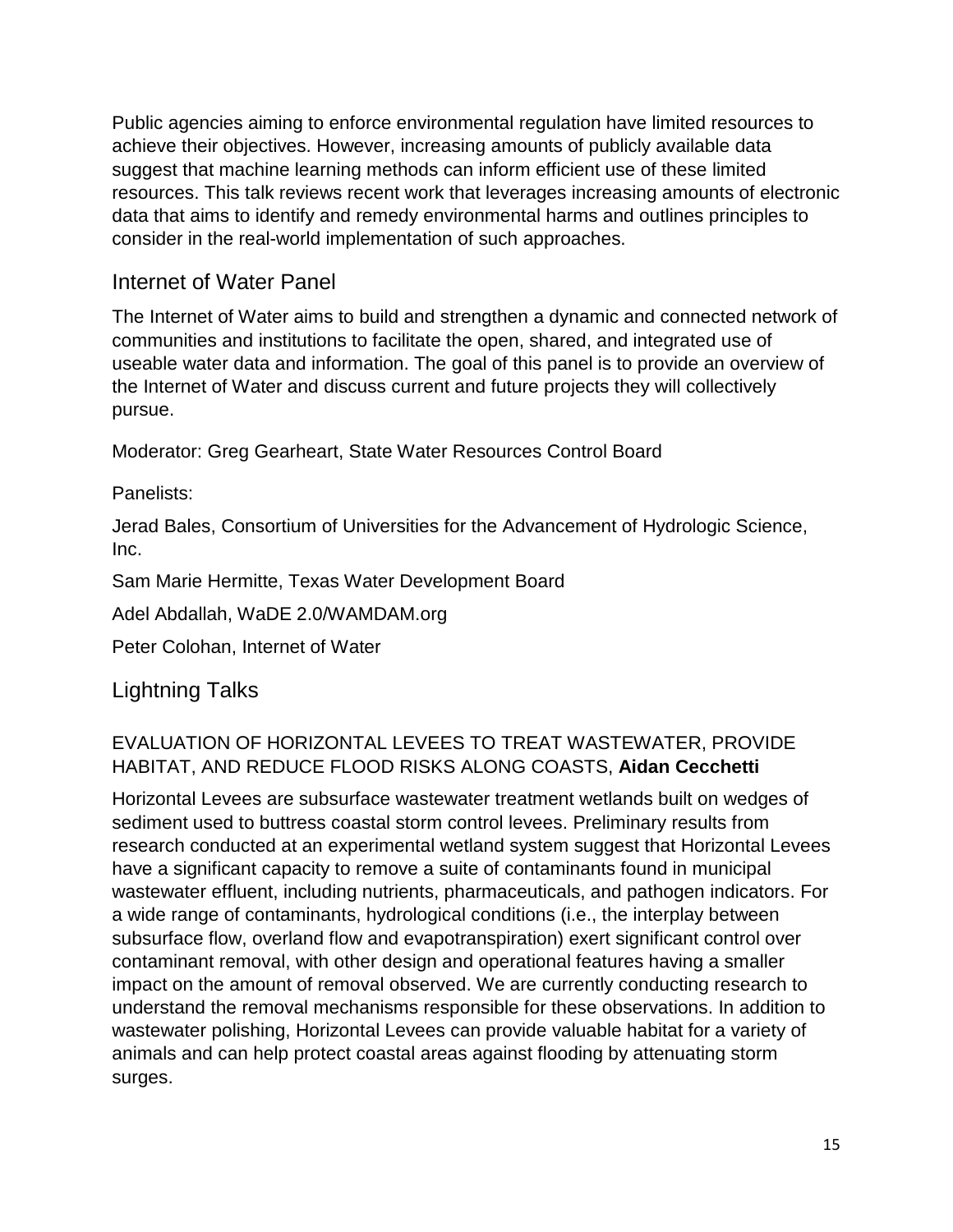#### CITIZEN SCIENCE FOR BEACH WATER QUALITY: ASSESSING FRESHWATER DISCHARGES AND VOLUNTEER PARTICIPATION PATTERNS, **Wiley Jennings**

Coastal rivers and creeks in urban areas are commonly suspected sources of fecal pollution at beaches. However, measuring the extent of freshwater impact along beaches is infrequently done because it requires many measurements in time and space. In this study, we worked with 46 volunteer citizen scientists to determine alongshore extents of freshwater impact near discharges at two California beaches, employing frequent low-cost salinity measurements over a three-month sampling campaign and extensive quality control measures. Because sustained volunteer participation is critical to citizen science studies, we also investigated the effect of a randomized informational feedback intervention on participation, as well as relationships between self-reported volunteer motivations and participation.

## HOW CRUDE OIL/PAH EXPOSURE IMPACTS EMBRYONIC FISH DEVELOPMENT, **Victoria McGruer**

Polycyclic aromatic hydrocarbons (PAHs) are a main constituent of crude oil and pervasive pollutants in the aquatic environment which arise from many environmental and anthropogenic sources. Early life stage fish are particularly vulnerable to PAHs and sublethal exposure commonly leads to a number of phenotypic effects that may influence fitness. Several recent studies have used transcriptomics to evaluate biological responses with oil exposure, and many of these highlight cholesterol biosynthesis as one of the top impacted pathways. In this talk I will discuss our continuing research on the impacts of PAHs on cholesterol biosynthesis in early life stage fish, which highlight the value of omics technologies in providing unbiased predictions into toxicological effects.

## VISUALIZATION OF 1ST TWO YEARS OF DELTA RMP PESTICIDE DATA, **Matt Heberger**

The Delta RMP Pesticides Data Visualization is a web app for visualization of the first 2 years of pesticides data collected by the Delta Regional Monitoring Program. The web app is meant to be simple and easy to use and was made with free and open-source software. The app shows the concentrations of 152 pesticides measured at several sites in the Sacramento-San Joaquin Delta. Concentrations of a chemical don't tell you much -- the important thing is whether they occur at concentrations that can cause harm. The app lets you compare observations to Aquatic Life Benchmarks developed by the USEPA, to determine whether pesticides may be causing harm to fish and wildlife.

## A CALL FOR OPEN ACCESS TO TRASH DATA, **Win Cowger**

Data on trash abundance is critical for making policy and management decisions. Although collected by many of the groups represented at this symposium, access to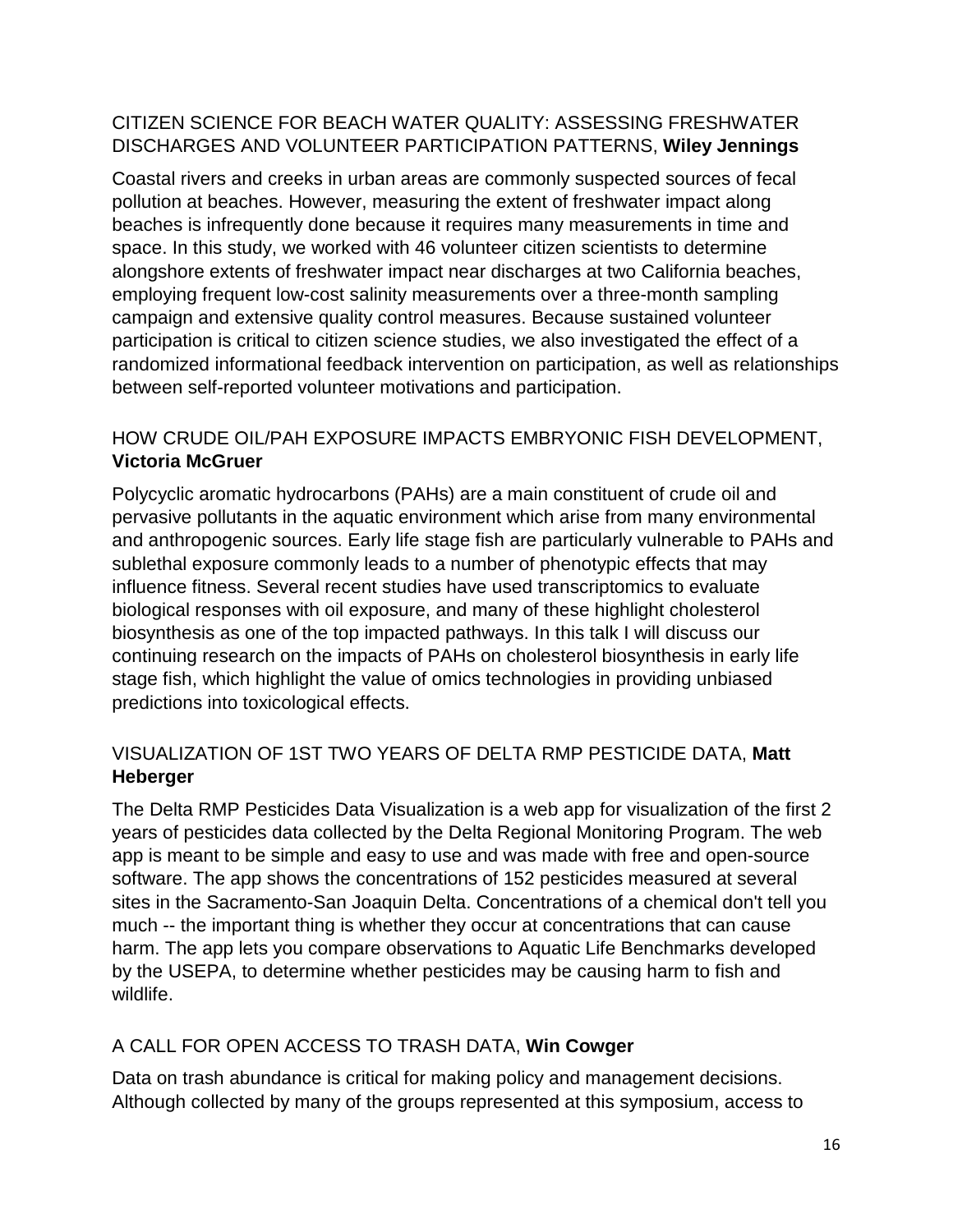trash data is often restricted between groups, slowing the process of innovation, standardization, and application. A lack of data access inhibits the ability of dischargers, researchers, and managers to respond effectively to the global crisis of plastic pollution. This presentation highlights current challenges in the field of trash pollution and identifies the character and scope of data needed to address these challenges and drive positive change. We close with a call to join the effort to make trash data available for the benefit of all.

#### ROBUST AND ACCESSIBLE DATA WITH R, **Sadie Gill and Emanuel Rodriguez**

This talk will showcase the use of R and other open source tools to create robust data packages. Data packages enable data to be documented, accessible and open. The FlowWest team will showcase two packages that have contributed to streamlining datadriven decision making.

## <span id="page-16-0"></span>Concurrent Session: Water Science Datathon

Data wranglers will work alongside subject matter experts to develop data schema and begin to answer questions related to one of three topics:

- **Water Source Time Machine:** The State Water Board's Division of Drinking Water regulates approximately 7,500 public water systems (PWS) in California. Although each PWS has a unique identifier, the current or former sources(s) of water each system uses are not as easy to identify. Participants will work on conceptualizing how to develop a tool that would allow users to select a location within a PWS boundary and see where current and past sources of water come from.
- **Trash Data Model:** The State Water Board's Office of Information Management and Analysis (OIMA) is developing a new method to monitor and assess the quantity, distribution, and makeup of trash on streets to better understand the amount of trash entering (or being prevented from entering) California's waterbodies. While a data model for this project has been developed, there is plenty of more work to do! We need to streamline the current data model, develop a corresponding data schema, and develop a way to integrate (1) data across temporal and geographic scales and (2) monitoring methods for trash, debris and microplastics, etc.
- **"Consumer Confidence Report (CCR)" Application:** Every community water system and every nontransient-noncommunity water system must prepare and distribute an annual Consumer Confidence Report (CCR) to their users. Each CCR contains information on source water, levels of any detected contaminants, and compliance with drinking water regulations (including monitoring requirements), along with some educational information. We would like to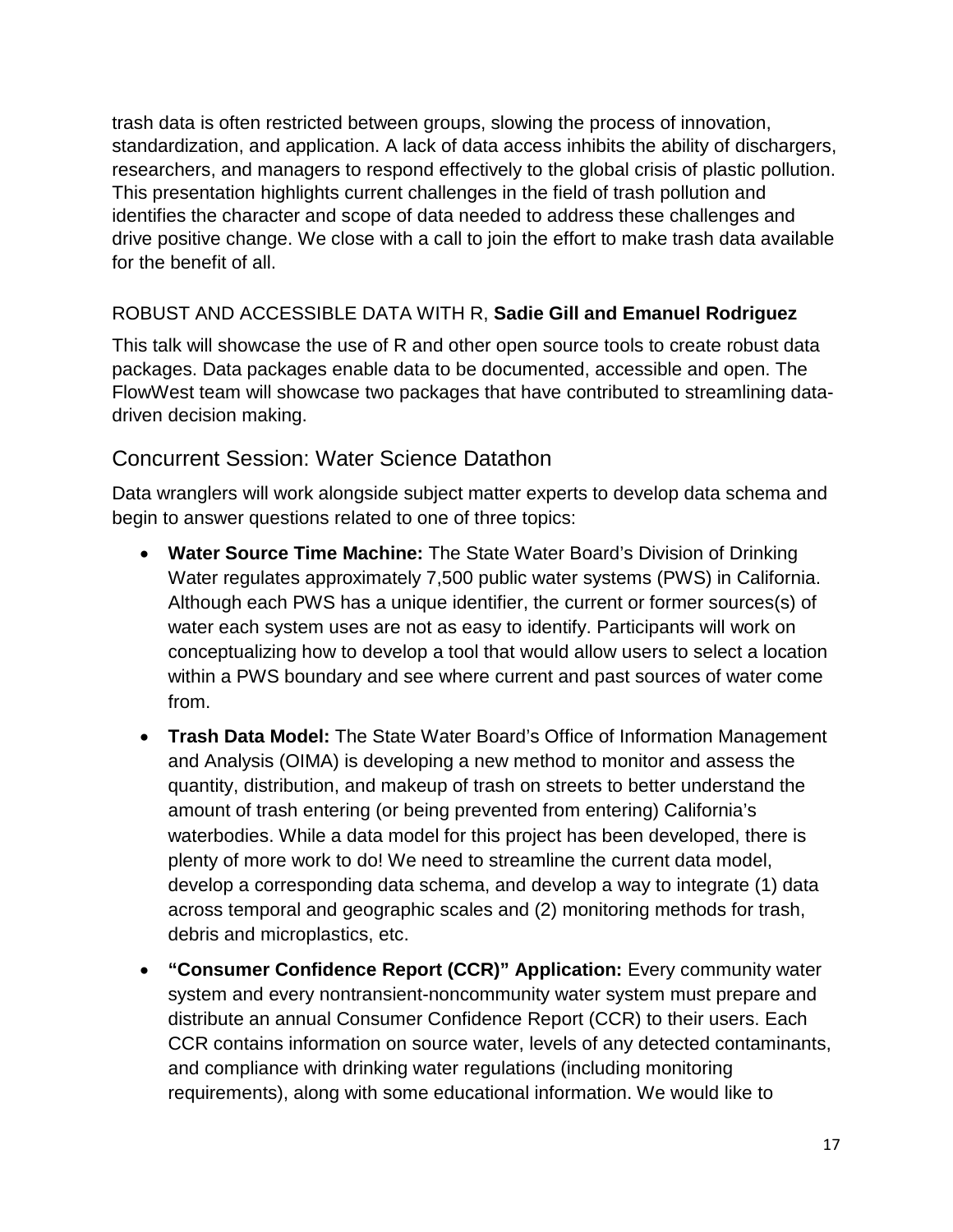develop a way to allow public water systems to port their data to an application that, like a weather forecast application, allow geotagged data to integrate into and inform drinking water quality and sources of water datasets.

## **GitHub Repositories:**

- Water Source Time Machine: [http://bit.ly/WaterDatathon2019\\_WaterSources](http://bit.ly/WaterDatathon2019_WaterSources)
- Trash Data Model: http://bit.ly/WaterDatathon2019 Trash
- "CCR Application": [http://bit.ly/WaterDatathon2019\\_CCRApp](http://bit.ly/WaterDatathon2019_CCRApp)

## <span id="page-17-0"></span>**Tuesday, July 2**

## <span id="page-17-1"></span>**Presentations**

#### Opening Presentation

#### SPACE HYDROLOGY: CALIFORNIA WATERS FROM LOW EARTH ORBIT, **Orestis Herodotou**

Learn how Planet's satellite imagery is being used to uncover actionable insights about our changing environment and how Planet's unique daily coverage can help inform policy, conservation, and economics for California's most precious resource, water.

#### **Session 1: Trash and Microplastics**

## AI AND TRASH: CAMERAS ON STREET SWEEPERS TO ID TRASH AND UNDERSTAND EFFECTIVENESS, **Walter Yu and Gary Conley**

Computer vision and AI are becoming popular for remote sensing and field data collection. As a result, this presentation will highlight one such use case for litter detection from street sweepers and other field data collection methods. Topics will include a brief demo, best practices for deployment and benefits of streamlining data collection.

#### USING REMOTE-SENSING TO ADDRESS TRASH MONITORING CHALLENGES, **Tony Hale**

Through a project funded by the California Ocean Protection Council, in partnership with the State Water Board, SFEI (San Francisco Estuary Institute) and SCCWRP (Southern California Coastal Water Research Project) has been had the opportunity to apply new technologies to old environmental problems. How can trash monitoring practitioners increase their assessment spatial range while also increasing the frequency of their assessments? The application of drones and machine learning to these challenges promises to unlock new possibilities for increased efficiency and time savings. However,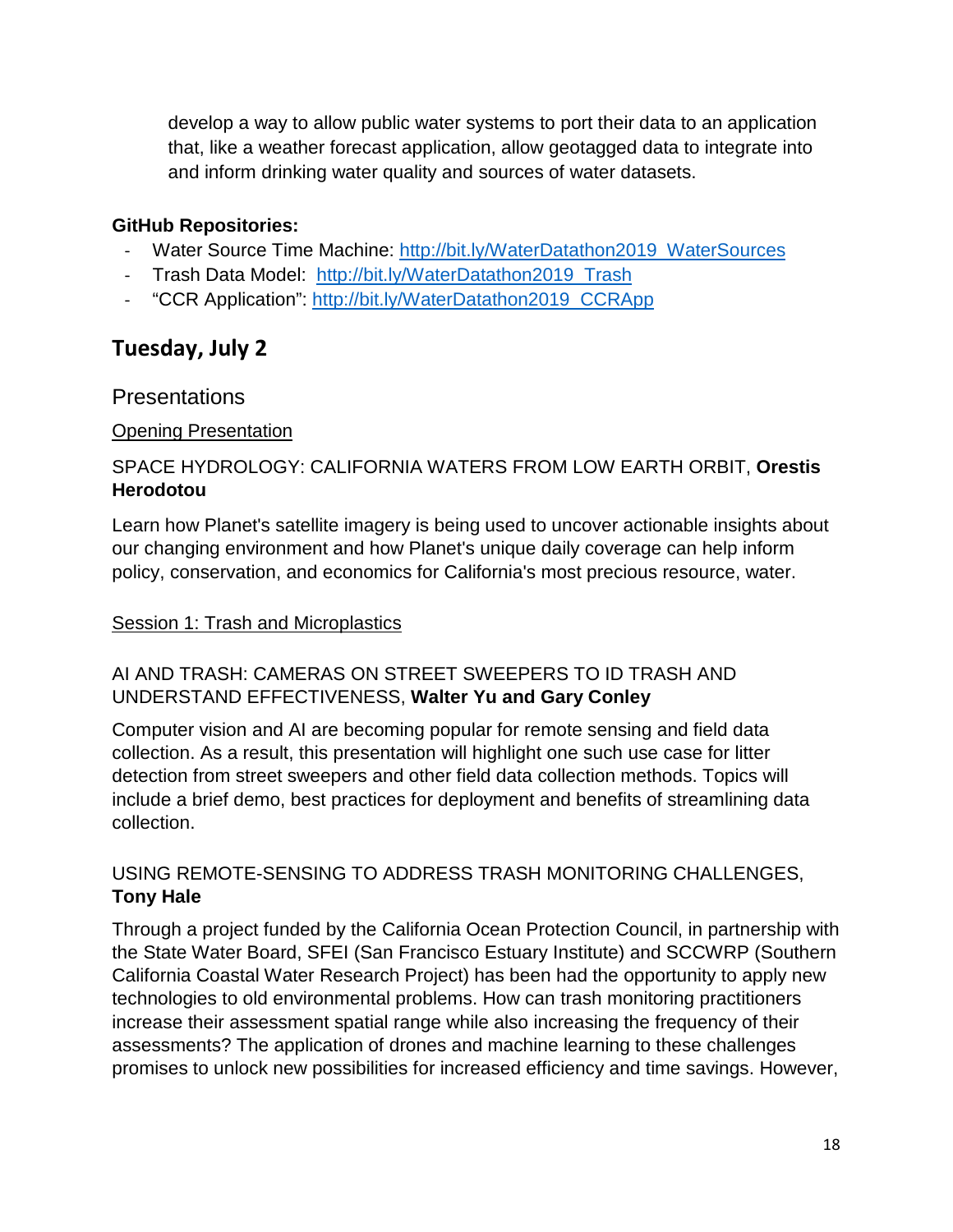estimating the accuracy, precision, and cross-comparability of these new methods is key to ensuring the credibility of their results.

#### MICROPLASTIC MONITORING IN SAN FRANCISCO BAY, **Diana Lin**

The latest studies are finding microplastic pollution to be ubiquitous, and there is strong interest from the public and governments to understand potential impacts to ecosystems and human health. SFEI, in collaboration with 5Gyres, and with funding from the Moore Foundation, is completing a multi-year comprehensive study of microplastics in San Francisco Bay, including monitoring microplastics in Bay water, sediment, fish, as well as in the wastewater and stormwater pathways. This presentation will highlight preliminary findings from this study.

#### Session 2: Remote Sensing

#### CONCERNED CITIZEN SCIENTIST & BULL KELP: COMPILING MONITORING DATA FOR OPTIMAL CONDITIONS FOR GROWTH OF BULL KELP ALONG NORTHERN CALIFORNIA'S COAST, **Jim Penny**

Kelp forests provide 3D habitat for ~800 species but with the rise of persistent urchin barrens across the globe, probable causes of kelp decline such as urban run-off, climate change and higher SST, and nutrient changes need to be evaluated. Remote Satellite and ROV in situ methods can be used to monitor, map, & build detailed 3D temporal spatial data base of kelp habitat conditions and used to assess trends in critical ocean conditions. This monitoring can help build awareness to the problem and provide examples of solution paths.

#### TURBIDITY IN THE SAN FRANCISCO BAY AND DELTA FROM SENTINEL-2 AND CDEC STATION DATA, **Christine Lee**

Analysis of water column optical properties through use of satellite or airborne remote sensing has the potential to increase the extent of in situ monitoring networks or supplement such programs by orders of magnitude. In this talk, we evaluate turbidity in the San Francisco Bay and Delta, California, as measured by in situ water quality stations, downloaded from the California Data Exchange Center (CDEC), and as derived from European Space Agency Sentinel-2 satellite data with two different turbidity algorithms (Dogliotti *et al.*, Nechad *et al.*) by directly comparing these sources following spatial and temporal matching.

MEASURING MERCURY FROM SPACE? DEVELOPING LOW-COST OPTICAL MONITORING TECHNIQUES TO CONDUCT HIGH RESOLUTION TEMPORAL AND SPATIAL MAPPING OF MERCURY IN SURFACE WATERS OF THE SAN FRANCISCO BAY-DELTA, **Erin Hestir**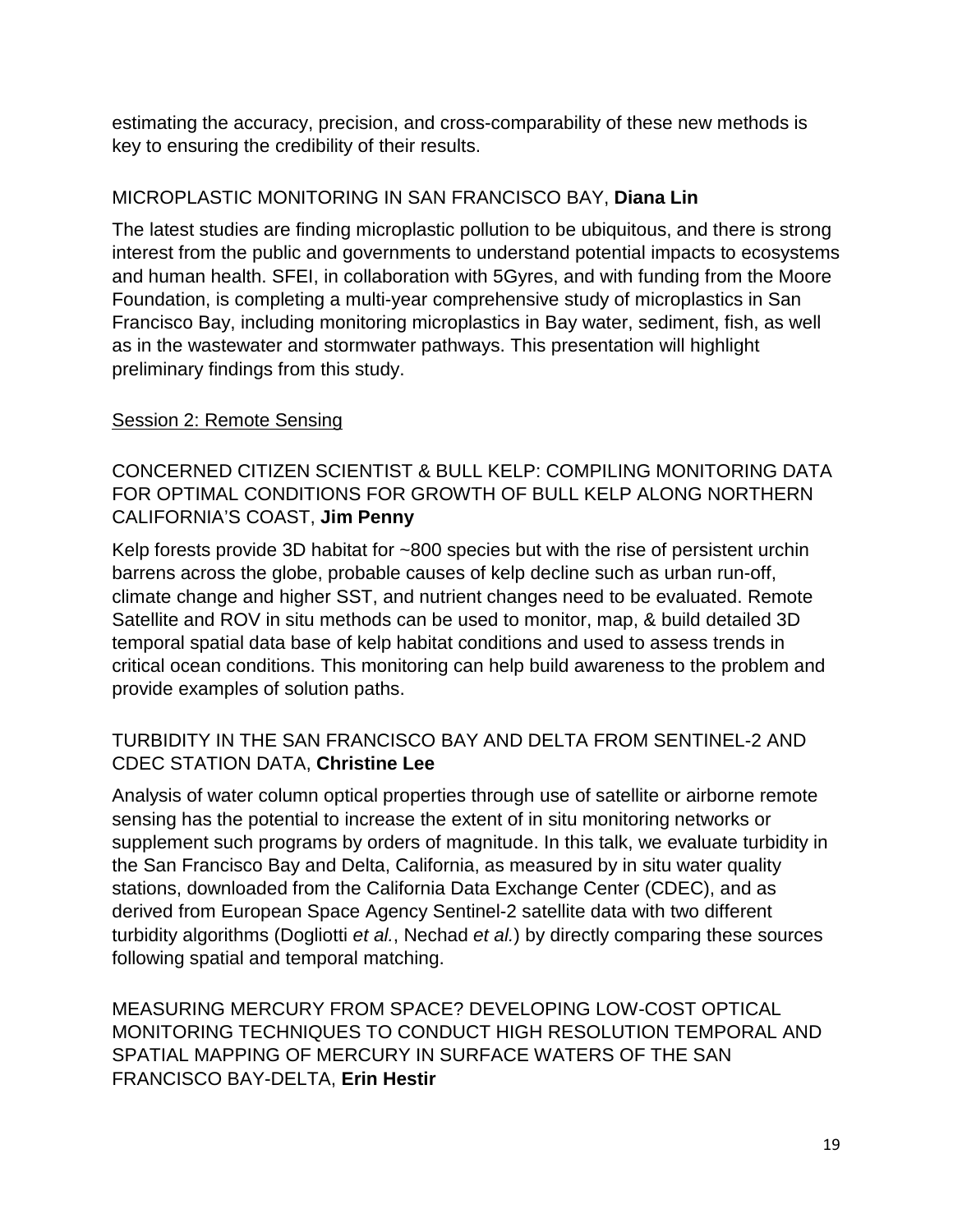Mercury (Hg) contamination and bioaccumulation in wildlife is a persistent problem that has been studied extensively in many discrete locations throughout the San Francisco Bay-Delta. However, new tools are needed to facilitate a more comprehensive understanding of the spatial and temporal dynamics of Hg speciation (including methylmercury), transport and fate in complex aquatic systems. Recently, the CDFW funded UC Merced and the USGS to conduct research to develop a tool for the science and management community that enables high resolution mapping of mercury (Hg) species in the Delta. A main goal of the work is to develop models to predict Hg and methylmercury (MeHg) from non-Hg water quality parameters, and to relate these to remote sensing and in-situ optical measurements. The anticipated result is high spatial resolution time-series maps of dissolved and particulate Hg species in the Delta surface waters which will be used to address two primary information gaps: 1) the effects of wetland restoration on Hg speciation and mobilization on downstream delta-subregions, and 2) the transport and fate of Hg in the Delta.

#### Session 3: Ecological Flows

## MANAGING RIVERS, FLOODPLAINS, AND WATER INFRASTRUCTURE TO MIMIC NATURAL PATTERNS AND PRODUCTIVITY, **Jacob Katz**

This presentation will explore a portfolio of recent landscape-scale, multi-species, multibenefit floodplain management projects that demonstrate that agriculture, water supply, flood control and recovery of endangered species are all compatible efforts resulting from the multi-benefit use of floodplains, even within the extensively altered and highly managed agricultural landscape of the Central Valley. Only when diverse interests come together to build multi-benefit projects that improve conditions for salmon at every life stage will we see real water solutions that support fish and people. We can get there by reconciling a working knowledge of river ecosystems into flood and water supply management by operating our water infrastructure to mimic natural hydrologic patterns and allow native fish to recognize the river systems that they evolved in and are adapted to.

#### Session 4: Data Visualization

#### USING ONLINE SPATIAL DATA TOOLS TO COMMUNICATE AND DISSEMINATE GROUNDWATER DATA: GAMA PROGRAM DATA STRATEGIES, **Dorian Bellan**

In cooperation with the U.S. Geological Survey, the California State Water Board Groundwater Ambient Monitoring and Assessment (State Water Board GAMA) Program provides a comprehensive assessment of statewide groundwater quality. Online spatial web tools allow staff geologists to effectively and attractively communicate large amounts of groundwater quality data and information to a wide audience that includes water managers, environmental groups, and the public.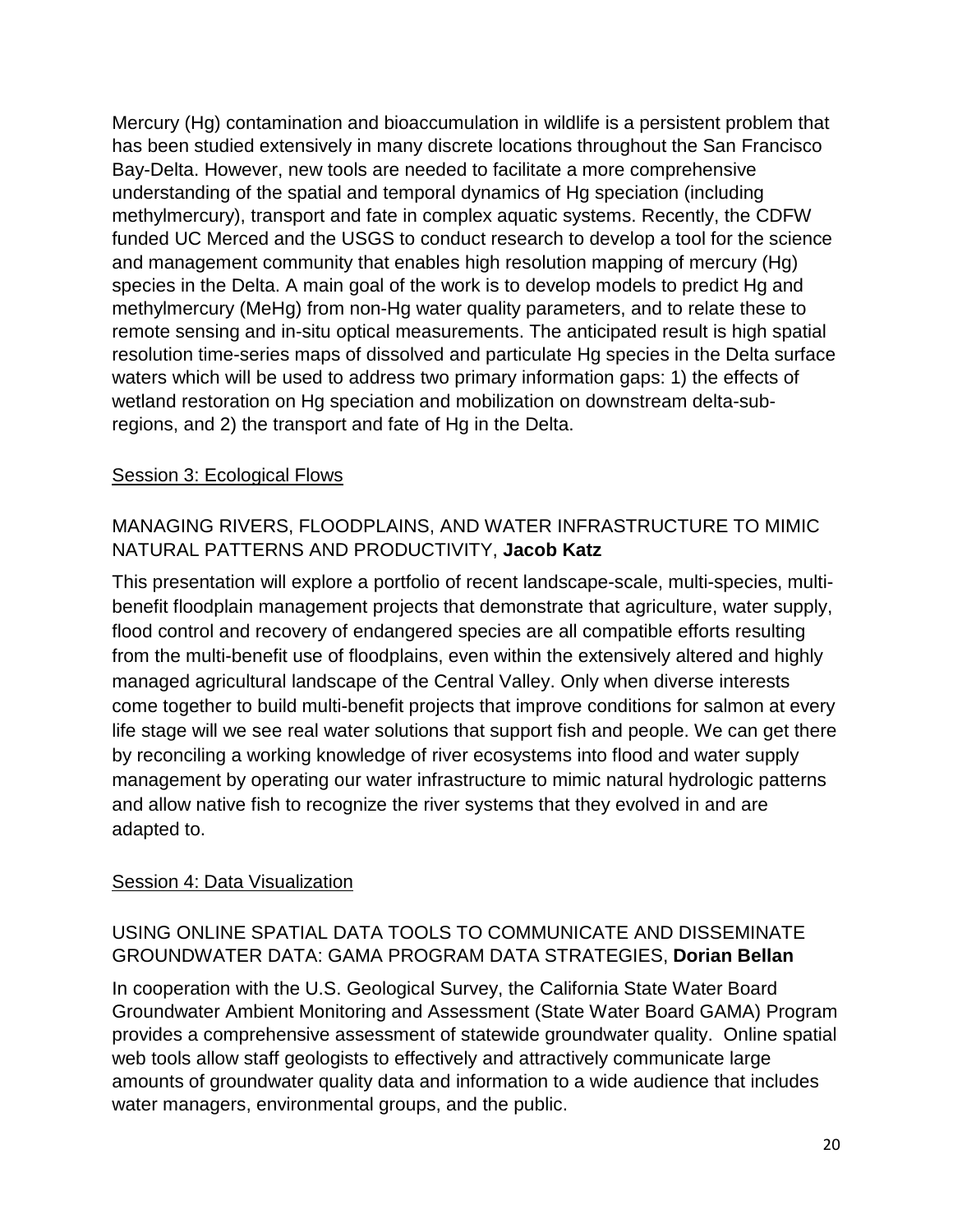#### UNVEILING OF THE 2019 WATER QUALITY STATUS REPORT, **Greg Gearheart**

The Water Quality Status Report is an annual data-driven snapshot of the Water Board's water quality and ecosystem data. This third edition of the report is organized around the watershed from land to sea. Each theme-specific story includes a brief background, a data analysis summary, an overview of management actions, and access to the raw data.

## <span id="page-20-0"></span>Ecological Flows Panel

The goal of this panel is to provide an introduction and overview of efforts by a group of agencies in CA to develop the California Environmental Flows Framework (CEFF), which is an approach and set of tools for developing ecological and environmental flow targets for stream in California. The panel will discuss CEFF, the technical elements being developed by the technical workgroup, and how various agencies propose to use the CEFF products in their programs. Several examples of early implementation of the CEFF will also be discussed. Once completed the CEFF and the interagency group will support improved collaboration and coordination among agencies and programs managing environmental flows in CA.

Moderator: Eric Stein, Southern California Coastal Water Research Project

Panelists: Belize Lane, Utah State University Amber Villalobos, California Department of Fish and Wildlife Daniel Shultz, State Water Resources Control Board Julie Zimmerman, The Nature Conservancy Sarah Yarnell, University of California, Davis

## <span id="page-20-1"></span>Concurrent Session: Community Water Science Workshop

An impressive amount of water quality data in California is being collected by small water quality monitoring projects. Oftentimes these data represent waterbodies or sections of waterbodies that would otherwise be unmonitored and there would be no data available for them. The organizations conducting these projects are not only important watershed stakeholders but also valuable collaborators. This workshop is being held to assist these organizations by increasing their ability to collect and share data of known quality with the Water Boards and others.

## BEST PRACTICES FOR COMMUNITY WATER SCIENCE GROUPS, **Erick Burres**

When it comes to managing a water quality monitoring project, especially one that incorporates volunteers that may have little or no science background, there is no such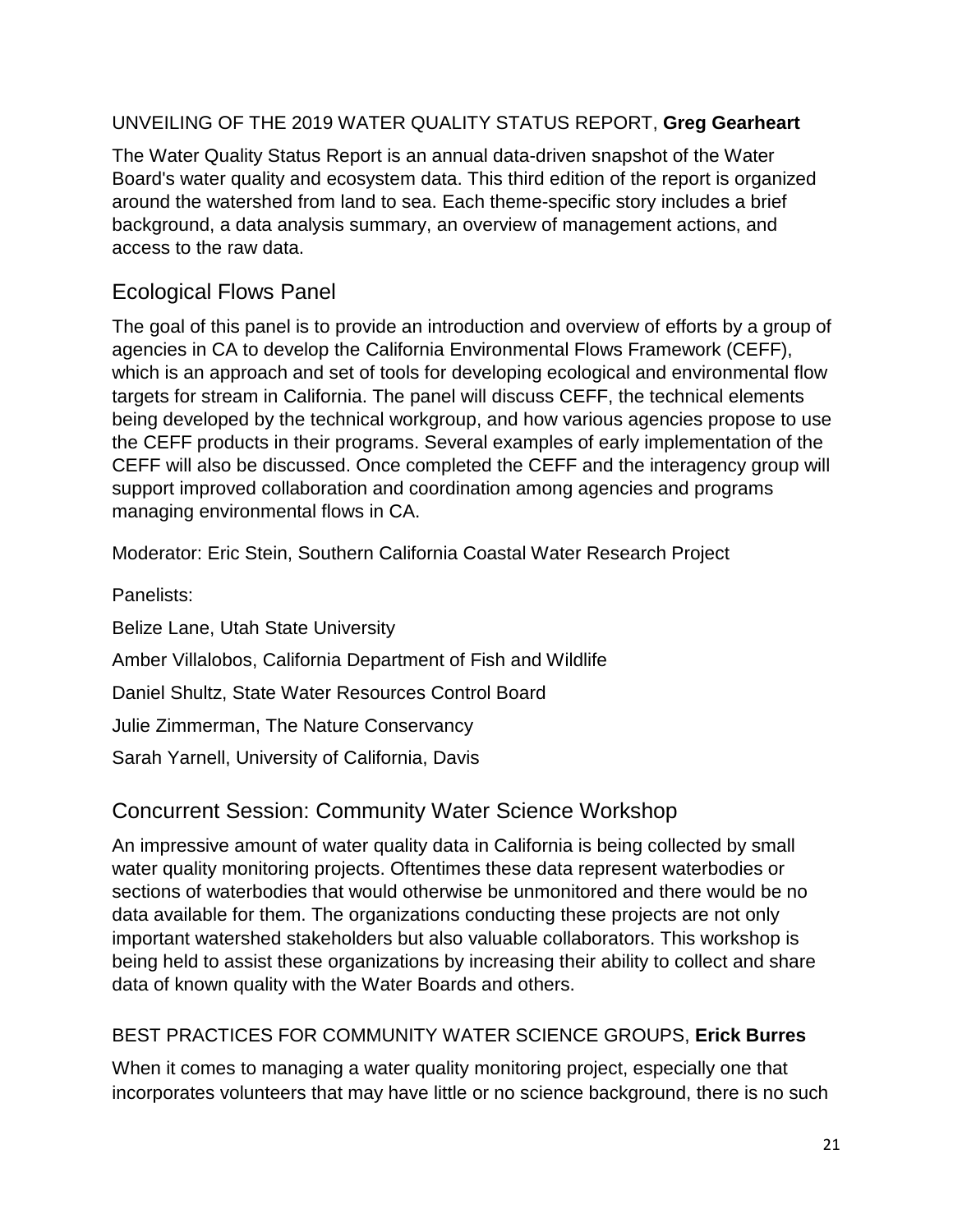thing as "plug-and-play". In this brief presentation you will learn some very helpful tips, best practices, and strategies so that your monitoring program can achieve success.

## QUALITY ASSURANCE PLANS MADE EASY, **Melissa Morris**

Even seasoned scientists and engineers can find the prospect of developing a new quality assurance project plan a daunting task. Breaking through the fog of complex information and rumors, we will explore several key questions about your monitoring project that will demystify and simplify your path to an effective and efficient project plan.

## COMMUNICATING AND WORKING WITH LABORATORIES, **Jacob Oaxaca**

Laboratory test results impact many areas of our daily lives such as assurance of safe drinking water and environmental monitoring. California Government agencies rely on the competence of laboratories to deliver the results on which important decisions are made. Accreditation enhances public confidence in test results and is a tool to show that laboratories are capable of producing accurate and defensible data. This presentation will cover how to select an accredited laboratory and best practices for communicating and working with a laboratory to meet your analytical testing objectives.

## GETTING DATA INTO CEDEN AND WHY IT MATTERS, **Jarma Bennet**

The California Environmental Exchange Network is a collection of water quality-related monitoring results. Jarma Bennett will discuss the five "W's" (who, what, why, where, and when), including the steps for providing data and whether to access CEDEN data.

## DATA SCIENCE SKILLS WORKSHOP, **Office of Information Management and Analysis**

Staff from the State Water Board's Office of Information Management and Analysis provide attendees with information and resources to improve their data science skills. Attendees will learn the basics of data science and an overview of how to use R, Tableau, and Power BI to analyze, visualize and communicate with their data.

## OVERVIEW OF WATER QUALITY INDICES, **Ali Dunn and Nick Martorano**

Analysis and interpretation of water quality and aquatic ecosystem monitoring data can be challenging and complicated. Water quality indices are often used to summarize and report complex data in simple and consistent terms (e.g., poor to good) for specific beneficial uses of water such as aquatic life. We will take a high-level view of the various grading systems, or water quality indices, used throughout the State and how these tools can inform future monitoring and management/restoration actions.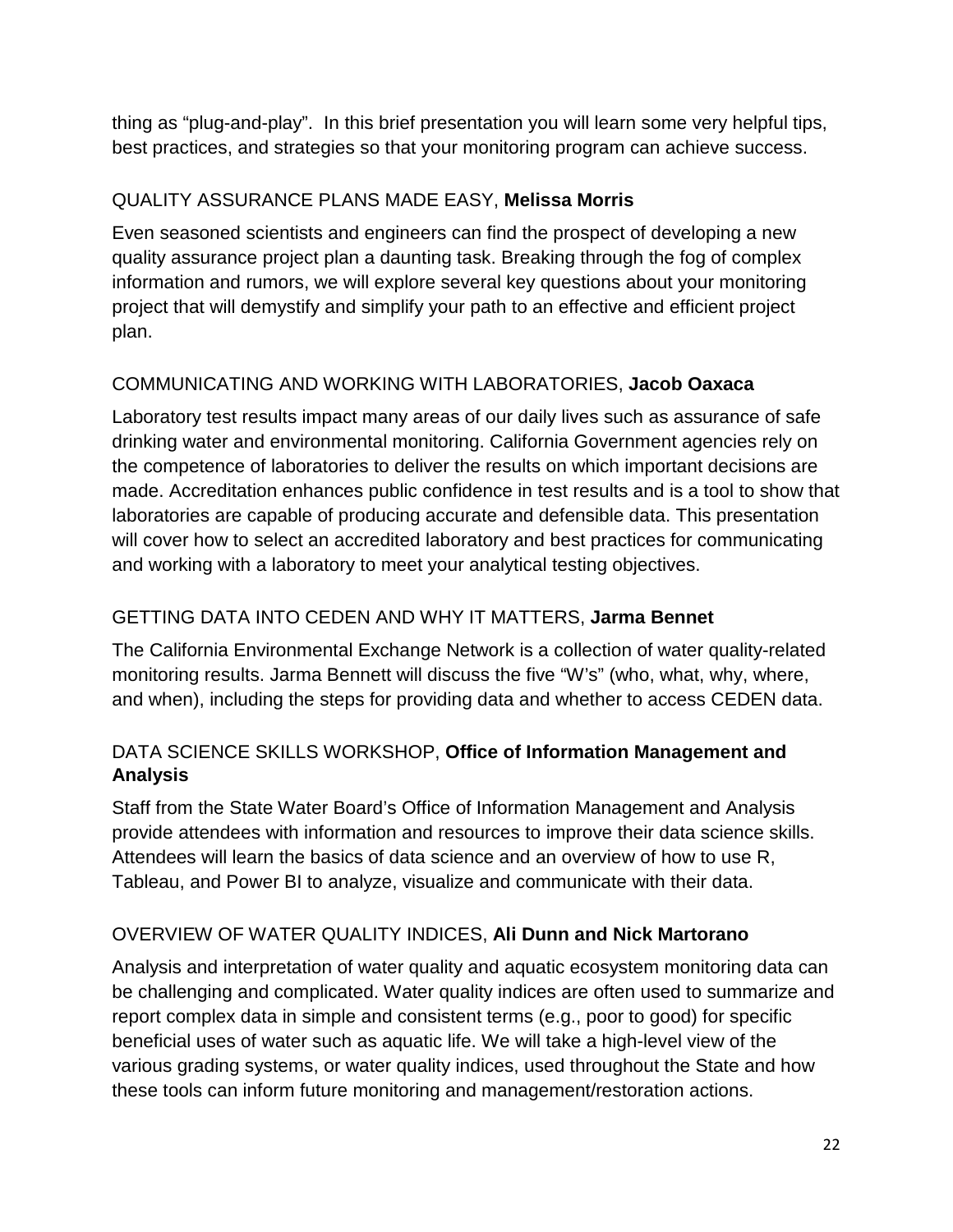## <span id="page-22-0"></span>**Poster Presentations**

#### 1. REMOTE SENSING OF AGRICULTURAL WATER SCARCITY, **Joel Kramer**

Water shortages in Colorado River agriculture have major impacts on farmer decision-making. We analyze satellite imagery with vegetation indices to describe the impact of the lining of the All-American Canal as well as a 7.2 earthquake on agriculture in the Mexicali Valley. In a novel, accessible approach, we use remote sensing to visualize affected regions and survey farmers about how they adapt to water shortages. Results show how shocks affect farmer recovery and the distribution of water resources. This method would apply well to analogous regions in California such as the Imperial, Coachella or Central Valleys.

#### 2. DEVELOPING WATERSHED WIDE ECOLOGICAL INSTREAM FLOW PRESCRIPTIONS USING A RAPID APPROACH TO INFORM WATER MANAGEMENT DECISIONS, **Amber Villalobos and Lily McDougall**

To inform water management decisions and protect fish and wildlife, the California Department of Fish and Wildlife is developing a rapid instream flow assessment approach that incorporates site-specific methods and recently developed regional and watershed level flow assessment tools to identify instream flow regime prescriptions for California watersheds. Primary benefits of the rapid assessment approach are that it allows more timely development of flow criteria, broader coverage of entire watersheds, as well as species-specific and ecosystem flow prescriptions based on natural flow regime patterns. The flow criteria can be tailored to specific ecological management goals for a stream or watershed. In addition, we identify and provide multiple flow criteria outputs and functional flow components allowing for a diversity of water management applications depending on the individual or combined goals of species, habitat, and ecological integrity.

#### 3. THE USE OF ROVS TO ASSESS CALIFORNIA'S WATER INFRASTRUCTURE TO ENSURE THE SAFETY AND RELIABILITY OF OUR WATER SYSTEM, **Lefty Ayers**

The safe and effective use of ROV's, or Remotely Operated Vehicles has been utilized in water-related industries around the world. IMMERSED was created to utilize these ROVs to assess California's water infrastructure using 4K camera technology to perform underwater inspections of waterways, dams, canals, and other water infrastructure to provide accurate information to help water managers maintain the safety and reliability of our water system.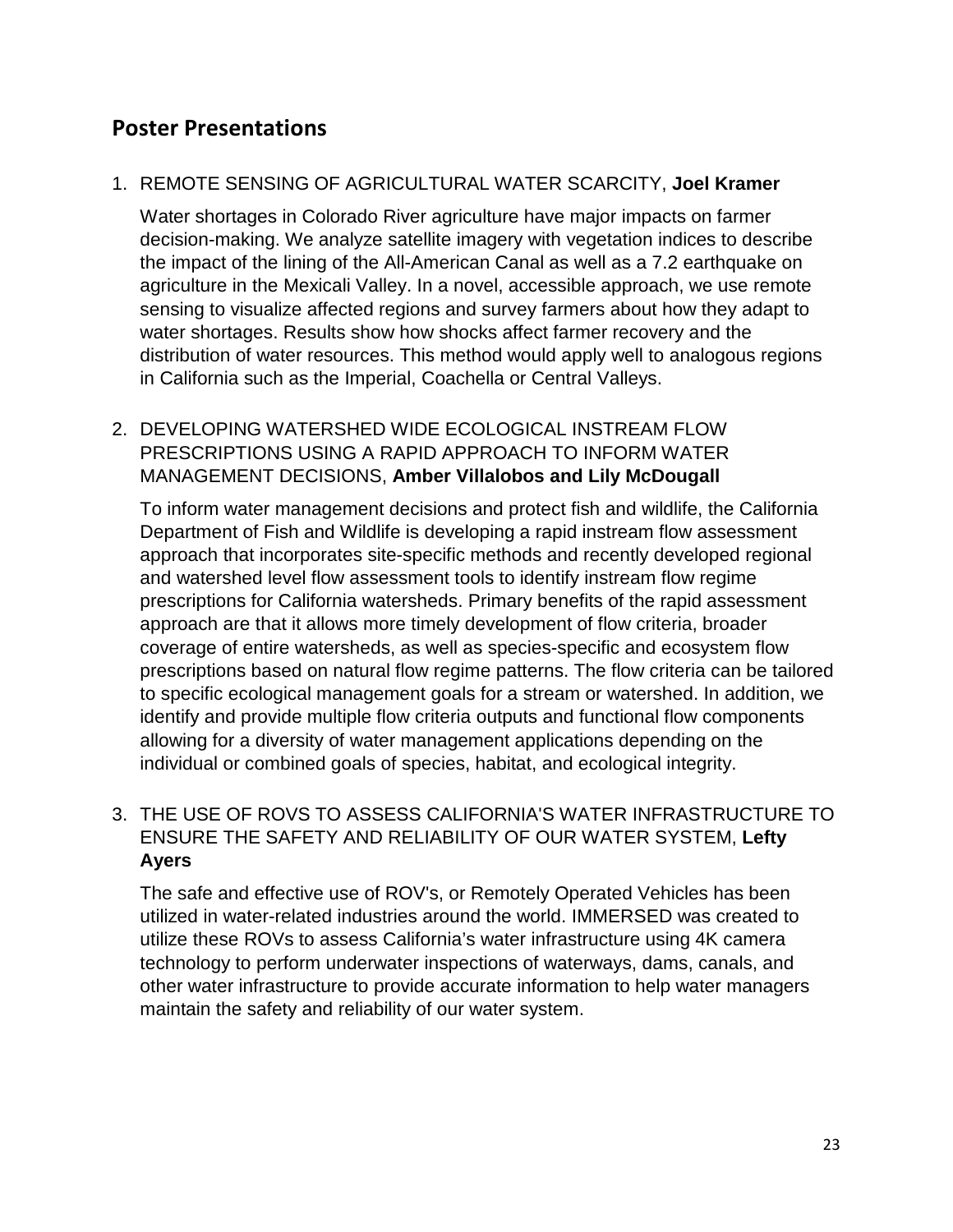#### 4. CAMP FIRE EMERGENCY WATER QUALITY MONITORING, **Alisha Wenzel and Michael Parker**

In the early morning hours of November 8th, 2018, the Camp Fire ignited in Pulga, CA, a small town in the Feather River Canyon. Driven by strong northeasterly winds, low humidity and extremely low soil moisture levels, the small fire exploded into an inferno within a few hours and became the deadliest and most destructive fire in California history. The Camp Fire destroyed the community of Concow and the densely populated town of Paradise, with a total of 19,336 structures lost or destroyed. The fire impacted the Butte Creek watershed and the northern watershed of the West Branch and the North Fork of the Feather River. Both watersheds are used for drinking water and support important cold water and wildlife habitat. Butte Creek provides one of the last pristine spawning habitats for the federally listed Central Valley Spring Run Chinook Salmon. Due to the fire occurring during the onset of the wet season and the sheer number of destroyed structures, the Central Valley Regional Water Quality Control Board (Central Valley Water Board) led a multi-agency effort to establish an emergency water quality monitoring program. Just over a month after the Camp Fire ignited, the Central Valley Water Board, California Department of Water Resources, California Department of Transportation, and other local agencies selected ten monitoring sites and initiated sampling. The list of constituents sampled included analysis for nutrients, metals, and polycyclic aromatic hydrocarbons (PAHs). Sampling events were timed around significant rain events to capture over land flow and storm water discharge. Preliminary results from December 2018 to May 2019 show intermittently elevated concentrations of metals and PAH's at all sites.

#### 5. THE CALIFORNIA AND NATIONAL WATER QUALITY MONITORING COUNCILS, **Nick Martorano**

Posters and fact sheets will be available to provide stakeholders information on the California Water Quality Monitoring Council and the National Water Quality Monitoring Council. Information will include how to interact with the Councils and ways to engage with the Council workgroups on a state and national scale.

#### 6. CALIFORNIA'S GROUNDWATER AMBIENT MONITORING AND ASSESSMENT (GAMA) PROGRAM, **Dori Bellan, Aaron Button, Carolyn Cantwell, Emily Houlihan and Jan Stepek**

GAMA staff will be available to demonstrate several online tools to search and display groundwater quality data for California. Users will be able to investigate groundwater quality in their neighborhoods, as well as on more regional scales. Posters depicting California's groundwater quality will be on display, as well as information about the data the GAMA Program provides. Fact Sheets for specific groundwater contaminants will also be available to stakeholders.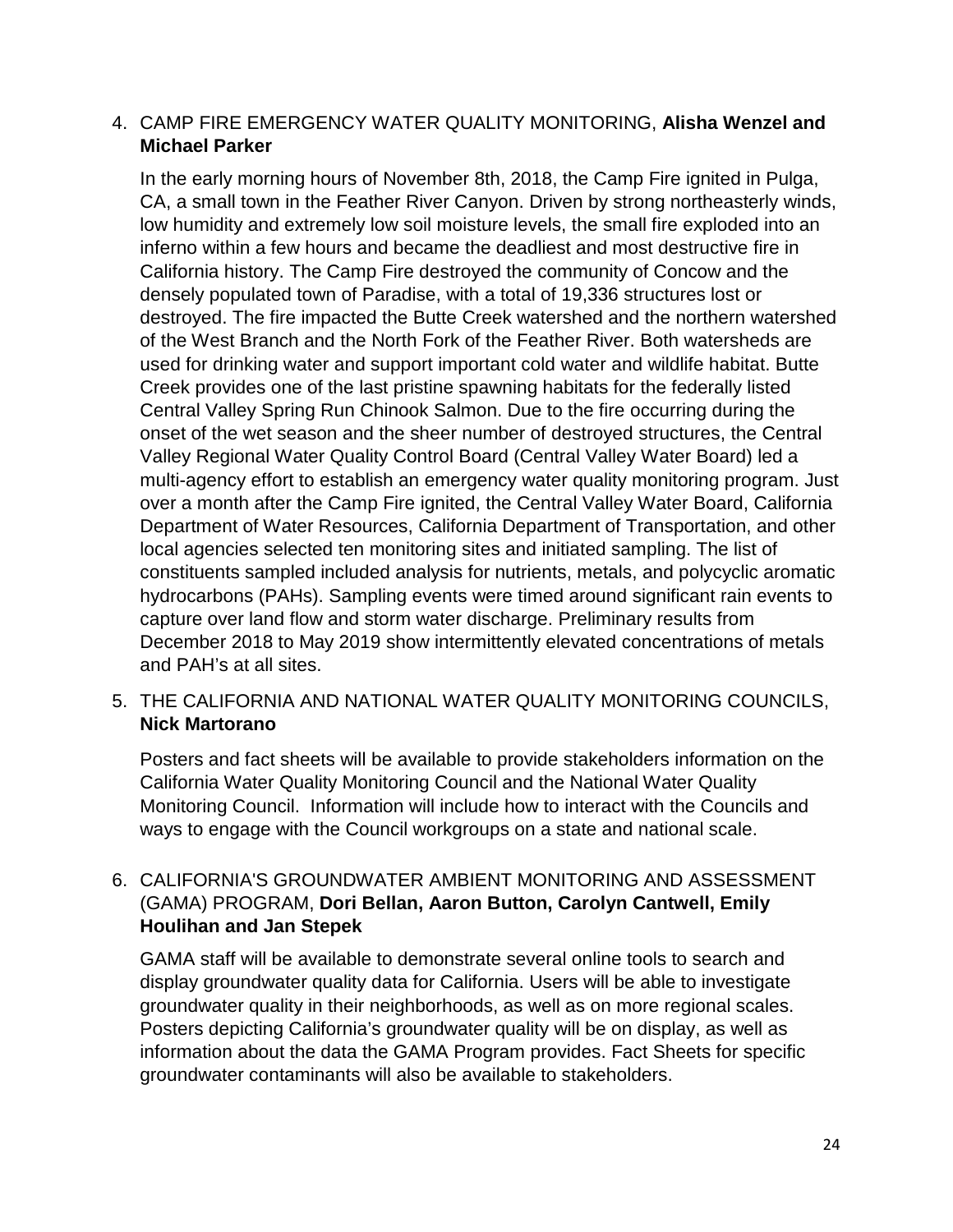#### 7. AI AND TRASH: CAMERAS ON STREET SWEEPERS TO ID TRASH AND UNDERSTAND EFFECTIVENESS, **Walter Yu and Gary Conley**

A demonstration of the AI and trash use case of litter detection from street sweepers and other field data collection methods will be provided.

#### 8. A VIEW INTO THE DELTA PLAN PERFORMANCE MEASURES, **Scott Jason Navarro**

A poster presenting the Delta Plan Performance Measures Reporting Tool 1) Online tool to view and access performance measures information relevant to the Delta Plan strategies and recommendations 2) Show key website features such as: website intuitiveness, data interactivity, and a format that allows for communication to a wide audience. 3) Various data visualizations from different data sets for each performance measure

#### 9. DIVING INTO DATA NAVIGATOR AND EXPLORING EDERS (ENVIRONMENTAL DATA ENTRY AND REPORTING SYSTEM), **Stacey Swenson and Cassandra Lamerdin**

Diving into Data Navigator and Exploring eDERs (Environmental Data Entry and Reporting System), We are pleased to present a continuation of the Central Coast's online data exploration tool along with the Environmental Data Entry and Reporting System managed by the Marine Pollution Studies Lab at Moss Landing Marine Labs.

## <span id="page-24-0"></span>**Vendor Exhibits**

1. **[YSI, a Xylem Analytics brand:](https://www.xylem.com/en-us)** YSI's environmental products provide high quality, high resolution data to better understand and manage our water resources. They are used for wastewater process control, climate change and drought studies, flood monitoring and warning, stormwater runoff monitoring, groundwater quantification and contamination, aquaculture production and source water safety. In addition to standard products, YSI's custom integrated systems help customers obtain critical data in most any application. Tell us what you need and let us design and deploy a total system, even if you simply just want the data.

## **Presenter: Diego Davis**

Diego Davis is the regional Technical Sales and Support Manager for Xylem Analytics. He received his B.S. in Environmental Systems: Earth Science from the University of California, San Diego in 2011. In his former role as a Hydrologic Technician, Diego managed and executed projects over a wide range of applications such as measuring piped and open channel irrigation discharge, stream gauging per USGS protocol, monitoring meteorological conditions, real time data telemetry, and beta testing. In his current role, he provides technical and consultative support for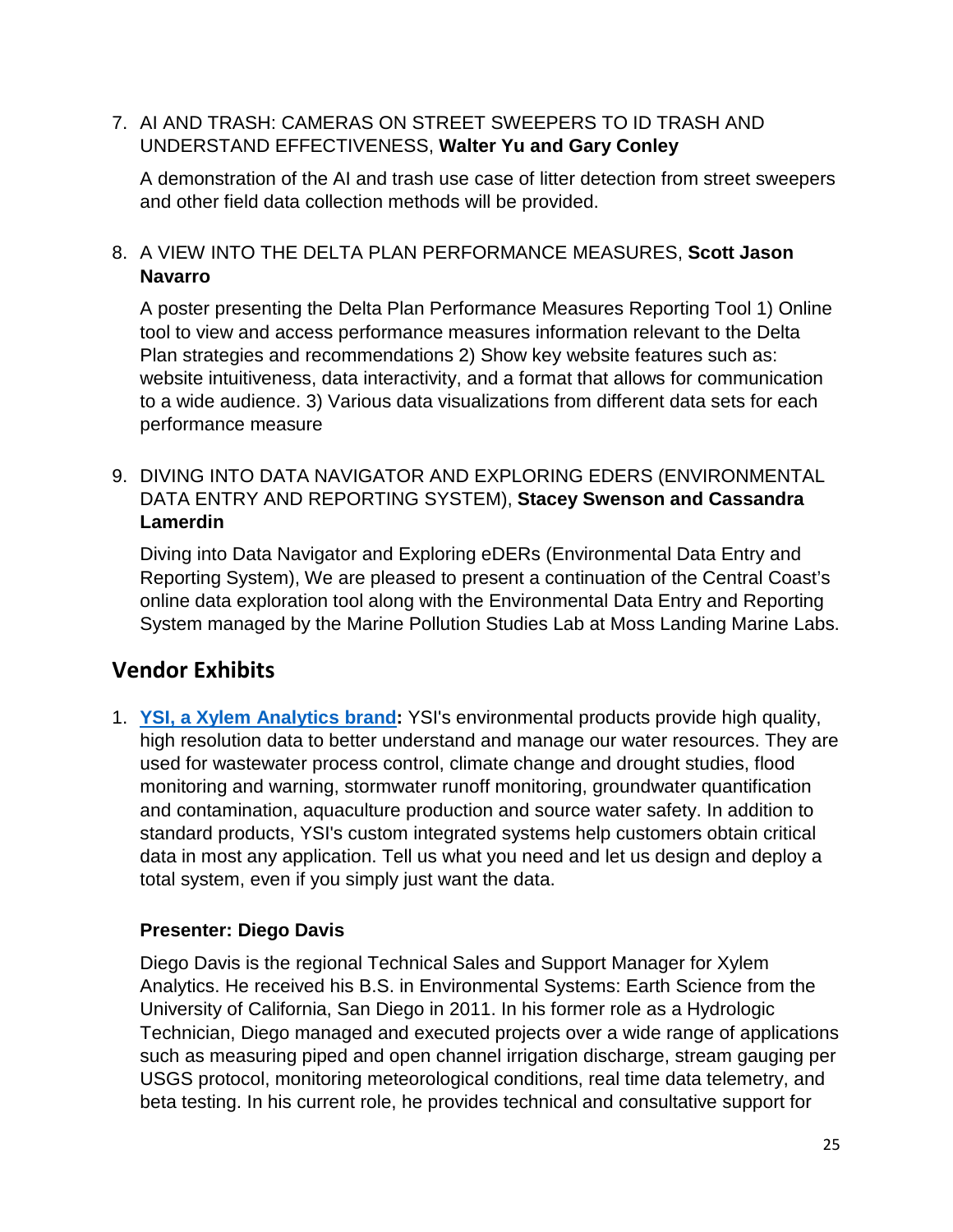YSI, SonTek and WaterLOG product lines to agencies throughout California, Arizona, Nevada and Hawaii.

2. **[Planet:](https://www.planet.com/)** Planet is an integrated aerospace and data analytics company that operates history's largest commercial fleet of satellites, collecting daily, high resolution imagery of everywhere on earth. Planet's daily snapshot captures a massive amount of information about our changing planet and is delivered with the software and analytics users need to make critical business decisions.

#### **Presenter: Jasmine Rice**

3. **[120WaterAudit:](https://120wateraudit.com/)** State Agencies, Public Water Systems and Facilities use's software and kits to manage water programs at scale. Our platform supports the workflows agencies, field teams, water operators, and water quality compliance program managers need to ensure effective data transparency and program management. The state of Maryland, state of Indiana, Chicago and Pittsburgh execute large scale water quality programs powered by the 120WaterAudit platform.

#### **Presenters:**

## **Dan Moyers, EVP of Product and Operations**

### **Antony Rhine, Director of Sales**

4. **[FREDsense Technologies:](https://www.fredsense.com/)** FREDsense creates portable instruments for doing water quality analysis in the field. We will be showcasing our FRED-Arsenic unit, which allows users to collect arsenic speciation data in the field in about an hour, allowing them to optimize their treatment process. With new parameters launching soon, FREDsense is moving analytical lab analysis into the field.

#### **Presenter: David Lloyd**

<span id="page-25-0"></span>David's work ranges from managing complex innovation programs to working in projects as diverse as DNA assembly, environmental remediation, and biosensors. His hard work has earned him a nomination as a Top 40 Under 40 by Avenue Magazine. He expertly leads FREDsense in business and development growth and client satisfaction.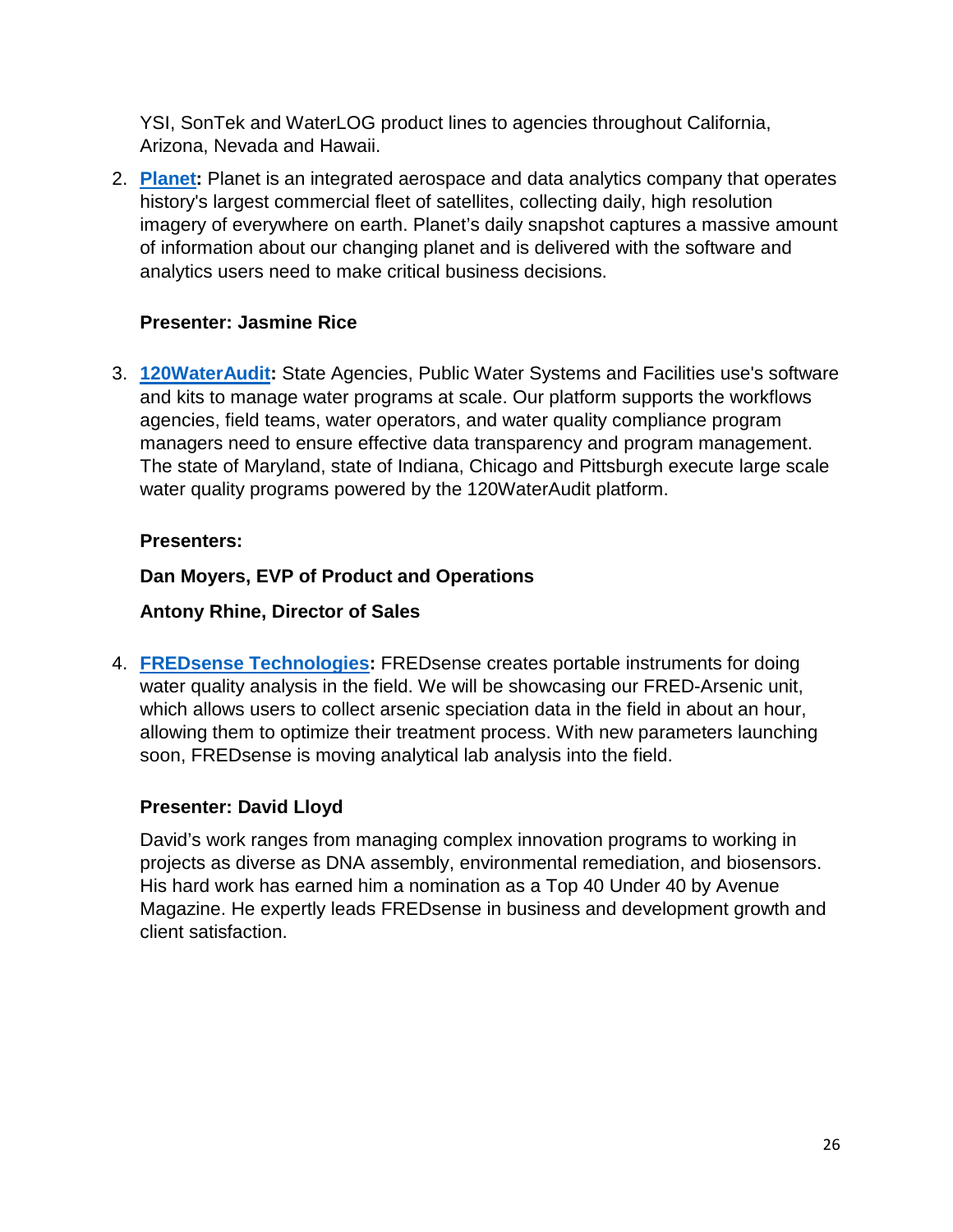## **Presenter and Panelist Index**

## **Abdallah, Adel; WaDE 2.0) / WAMDAM.org**

Adel is a Ph.D. Candidate in the Civil and Environmental Engineering Department. With a research emphasis on hydroinformatics, Adel designed the Water Management Data Model (WaM-DaM) to enable water managers and researchers to use one database management system to organize, interpret, and compare multiple water resources datasets for study areas. He is also designing data workflows to automate preparing input data and reusing output data for multiple water management models. He demonstrates these methods in the Bear River Watershed, Utah. You may follow Adel's research repositories on GitHub: [https://github.com/amabdallah.](https://github.com/amabdallah) Adel aims for a career in academia to advance cutting-edge informatics methods and applications and teach them to the next generation of engineers. He looks forward to improving the understanding and management of water resources systems by advancing the science and practice of managing and publishing data and models. Adel has a passion for cooking, loves skiing and hiking, and likes to read about history, leadership, and effective teaching methods.

## **Ayers, Lefty; IMMERSED**

Lefty has worked across multiple disciplines in natural resource management and other fields related to logging, ranching, and wildlife management.

#### **Bales, Jerad; Consortium of Universities for the Advancement of Hydrologic Science, Inc.**

Dr. Jerad Bales is Executive Director of the Consortium of Universities for the Advancement of Hydrologic Science, Inc. (CUAHSI). CUAHSI is a 501(c)3 research organization representing more than 130 U.S. universities and international water science-related organizations. CUAHSI develops infrastructure and services for the advancement of water science in the United States. Prior to his position with CUAHSI, Dr. Bales was the U.S. Geological Survey's Chief Scientist for Water. In this position, he was the Senior Executive re-sponsible for \$100M of activities related to the planning and devel-opment of national hydrologic research and technology transfer.

## **Beck, Marcus; Southern California Coastal Water Research Project**

Marcus is an Ecologist in the Biology Department at the Southern California Coastal Water Research Project (SCCWRP) who specializes in developing environmental scoring and data visualization tools to assess water body condition. He received his Ph.D. and M.S. in Conservation Biology (minor in Statistics) from the University of Minnesota, and his B.S. in Zoology from the University of Florida. He is an advocate for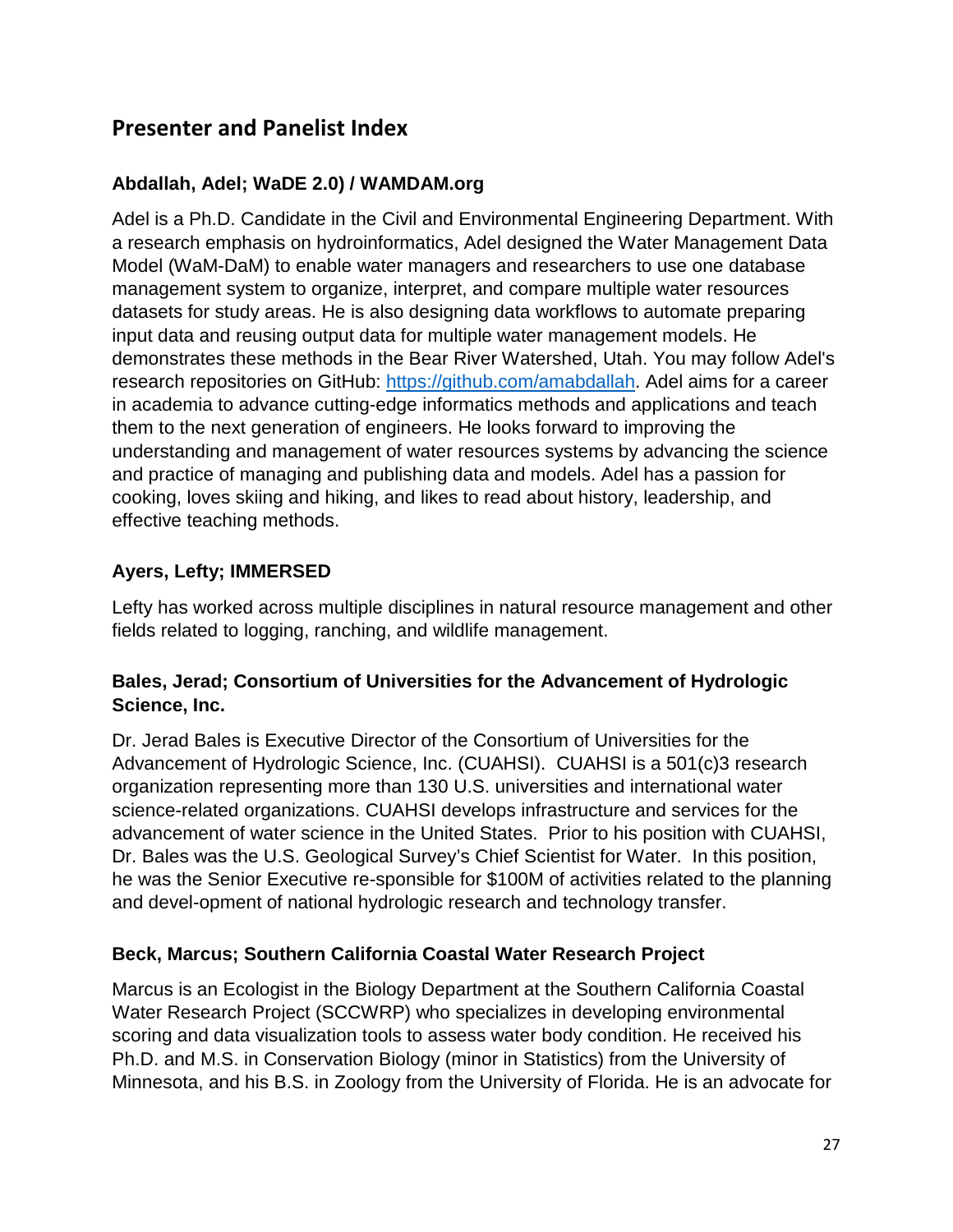open science approaches to improving the reproducibility, transparency, and communication of bioassessment methods.

### **Bellan, Dorian; State Water Resources Control Board**

Dori Bellan is an engineering geologist for the State Water Board's GAMA Program. Dori attended Eastern Kentucky University for her undergraduate studies in Geology. Her graduate studies at the Center for Earthquake Research and Information at the University of Memphis were in geophysics and paleo seismology, in cooperation with the USGS. She has worked in the GAMA Program since 2005 and enjoys performing spatial analyses, employing data to better understand groundwater conditions, and communicating groundwater issues to the public with outreach and visual tools.

## **Benami, Elinor; University of California, Davis**

Elinor Benami is a Postdoctoral Scholar in the Agricultural and Resource Economics department at the University of California, Davis. She holds a Ph.D. in Environment and Resources from Stanford University and a bachelor's degree in economics from UNC-Chapel Hill. Dr. Benami's research focuses on how we can better detect, predict, and manage environmental hazards that affect people's lives, including how we can use machine learning methods to direct Clean Water Act inspections to cost-effectively enhance environmental quality in California and beyond.

## **Bennet, Jarma, State Water Resources Control Board**

Jarma Bennett is the lead of the data Integration and Analysis Unit in the Office of Information Management and Analysis at the State Water Board. She is the program manager of CEDEN, as well as the California Integrated Water Quality System, another database administered by the Water Board. She is a registered civil engineer and has over 20-years of experience at the State and Regional Water Boards.

## **Bouma-Gregson, Keith; State Water Resources Control Board**

Keith Bouma-Gregson is the Freshwater Harmful Algal Bloom Program Co-Lead for the State Waterboards. He has a M.S. in Aquatic Sciences from the University of Michigan and a Ph.D. from University of California, Berkeley. He has studied cyanobacteria since 2012, when he began his dissertation on benthic cyanobacteria in Northern California.

#### **Burres, Erick; State Water Resources Control Board**

Mr. Burres has a background in conservation biology (B.S. Zoology, MPA Public Policy and Administration) and has worked throughout California in wild lands management and conservation as well as wildlife, marine and fisheries research. Currently he is the SWRCB's Citizen Monitoring Coordinator for the Clean Water Team. Since 2000 he and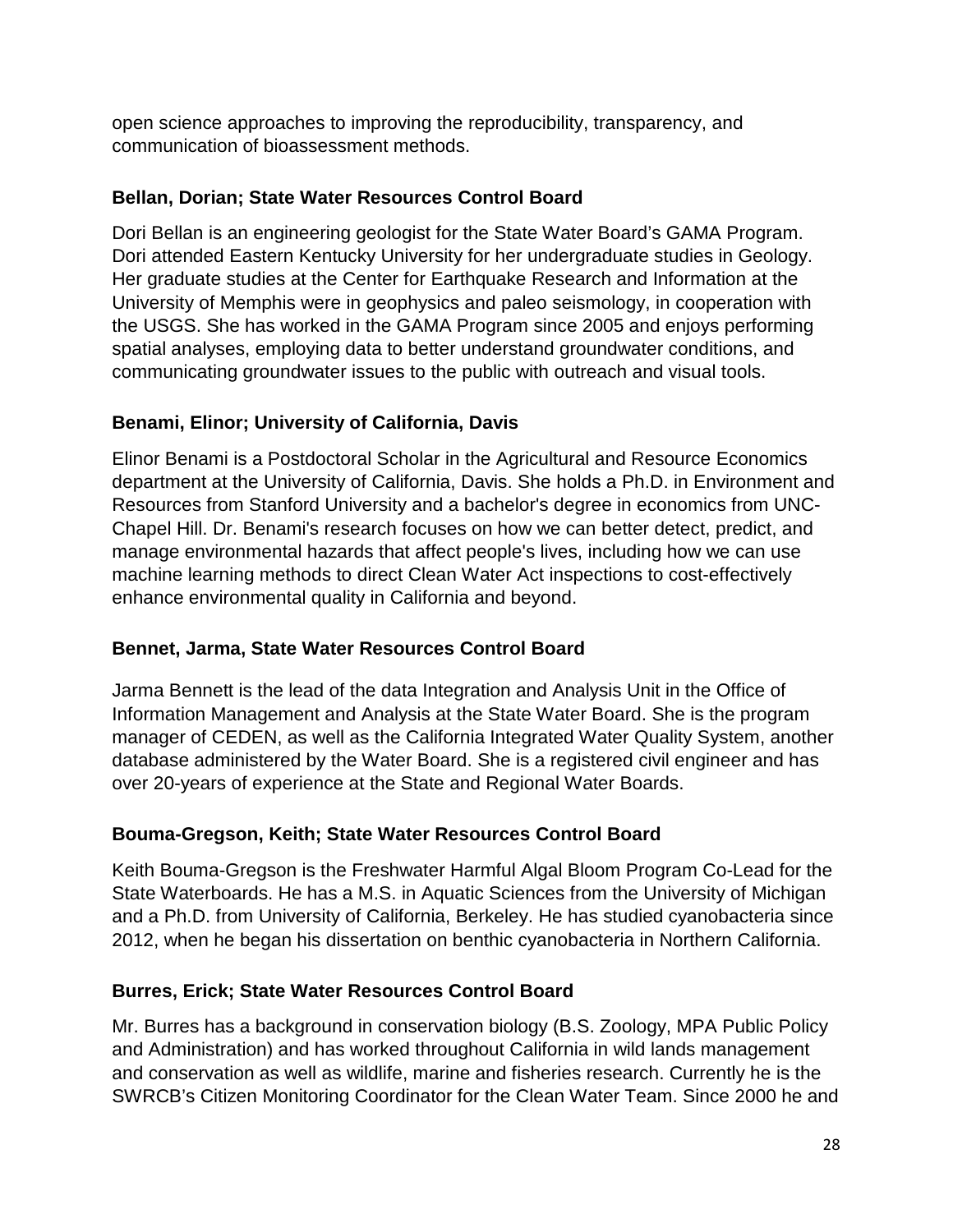the Clean Water Team have worked statewide supporting programs engaged with community-based watershed management and citizen science water quality monitoring projects.

#### **Button, Aaron; State Water Resources Control Board**

Aaron is an engineering geologist for the State Water Board's GAMA Program. He attended Sacramento State University for his undergraduate work in Geology and worked in the groundwater cleanup sector for six years after graduation. Aaron is a registered professional geologist.

## **Cantwell, Carolyn; State Water Resources Control Board**

Carolyn is an Engineering Geologist with the State Water Boards' GAMA program. Carolyn holds an M.S. in Geology from University of California, Davis with a focus on geochemistry. Carolyn's other work experience includes a position at the Division of Oil, Gas and Geothermal Resources, and the Lawrence Berkeley National Laboratory.

## **Cecchetti, Aidan; University of California, Berkeley**

Aidan grew up in coastal New Hampshire and attended the University of New Hampshire, receiving a B.S. in Environmental Engineering prior to coming out to the Bay Area to conduct graduate research at University of California, Berkeley under the supervision of David Sedlak. Aidan's research interests include natural and biological water treatment systems, wastewater treatment and reuse, and biogeochemistry. Outside of research, Aidan is an avid hiker and enjoys cooking and traveling with his partner, Michael.

## **Colohan, Peter; Internet of Water**

Peter Colohan is the Executive Director of the Internet of Water, a project based at Duke University's Nicholas Institute for Environmental Policy Solutions. Peter comes to the IoW after nearly a decade of Federal service with the National Oceanic and Atmospheric Administration (NOAA). At NOAA, Peter was a key advocate for the development of the National Water Model and the creation of the NOAA Water Initiative. From 2012-2014, Peter served as the Assistant Director for Environmental Information within the White House Office of Science and Technology Policy, where he worked closely with all Federal agencies responsible for climate, water and environmental science and technology.

## **Conley, Gary; 2NDNATURE**

Gary combines expertise in hydrology, pollution dynamics, and applied math to develop watershed-based tools used by natural resource managers throughout the United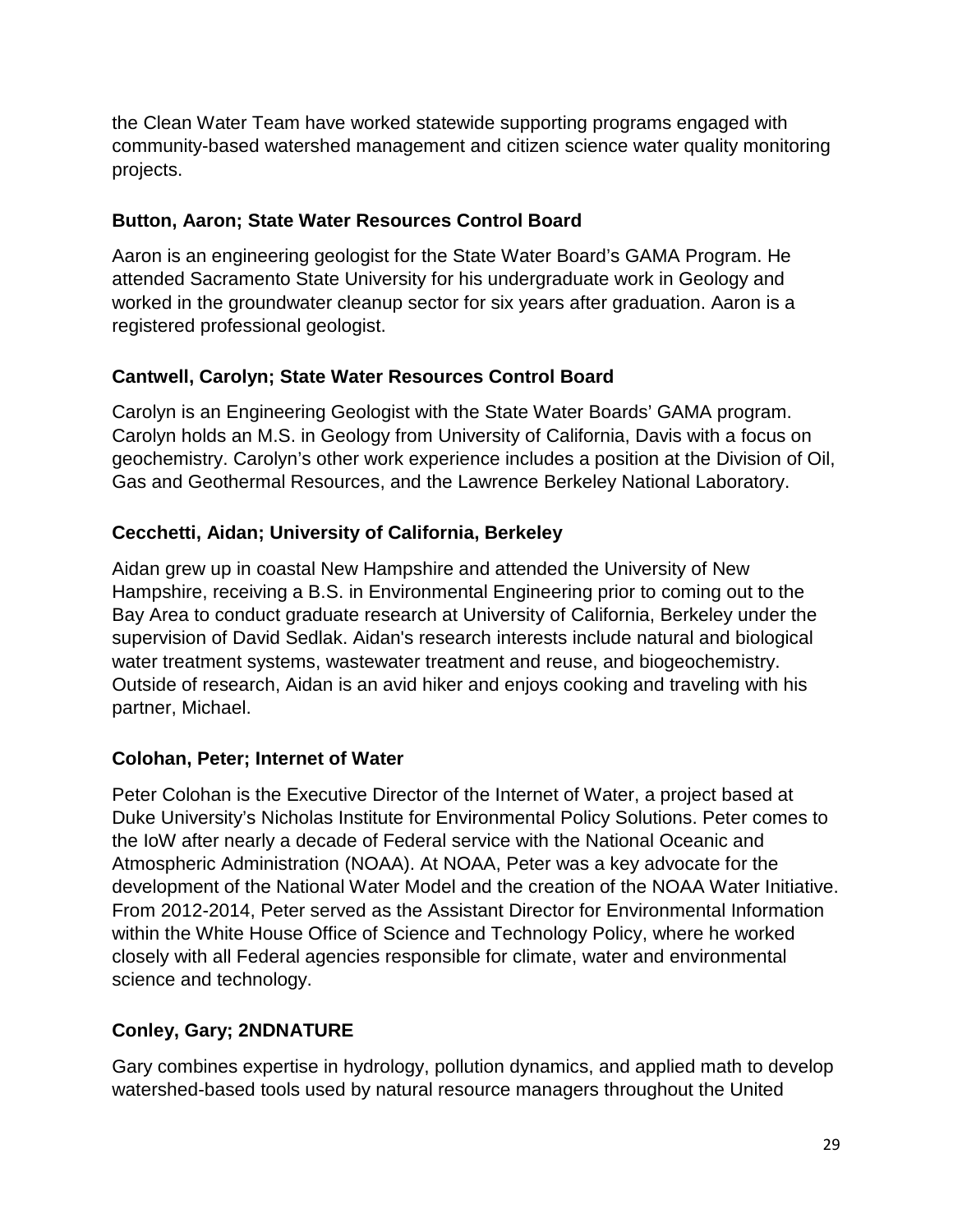States. With 15 years of experience helping local agencies mitigate water quality issues, Gary leads a team of applied scientists at 2NDNATURE to support development of water quality modeling and effectiveness assessment tools. He draws on his work at NOAA, where he led a multi-agency monitoring collaborative to address regional nonpoint source pollution issues. Gary holds a B.S. in Earth Sciences from University of California, Santa Cruz and a M.S. in Geography from San Diego State University.

#### **Cowger, Win; University of California, Riverside**

Win Cowger is a Ph.D. Student and NSF Graduate Research Fellow in Environmental Science at University of California, Riverside. I conduct field and lab research to refine our knowledge of the sources and sinks of plastic pollution with empirical modeling. I am assessing microplastics in streams throughout California. I am addressing these questions: are the current regulations on plastic pollution effective at preventing plastic pollution, how much microplastic is flowing into the ocean, and where are the microplastics coming from? You can see my current opensource database here: <https://opendata.letsdoitworld.org/#/>

## **Dunn, Ali; State Water Resources Control Board**

Ali Dunn is a Senior Environmental Scientist in the Office of Information Management and Analysis at the State Water Resources Control Board. She is the lead of the Surface Water Ambient Monitoring Program Unit and chair of the Healthy Watersheds Partnership. Ali obtained her degree in Biological Sciences with a focus on Conservation Biology in 2011. Her work at the Water Boards has focused on watershed management and restoration, including integrated assessment approaches that help tell the story of California's diverse aquatic ecosystems and their complex and interacting dynamics.

## **Etheridge, Alex; United States Geological Survey**

Alexandra Etheridge is a water-quality specialist at the USGS California Water Science Center. She has worked as a field technician, a project hydrologist, and a water-quality specialist over the course of her 13-year USGS career. She has specific interest in using high-frequency hydrologic and water-quality data as proxies in regression models to estimate constituent concentrations and loads in near-real-time.

#### **Fitanides, Helen; The Watershed Project**

Helen is a Project Coordinator for The Watershed Project and manages the Creek Monitoring and Wild Shorelines Programs and is also the Watershed Coordinator for SPAWNERS. Helen grew up on the Central Coast of California and studied marine biology at Cal Poly, San Luis Obispo. She went on to manage a research lab at the University of California, Santa Barbara, where she investigated the impacts of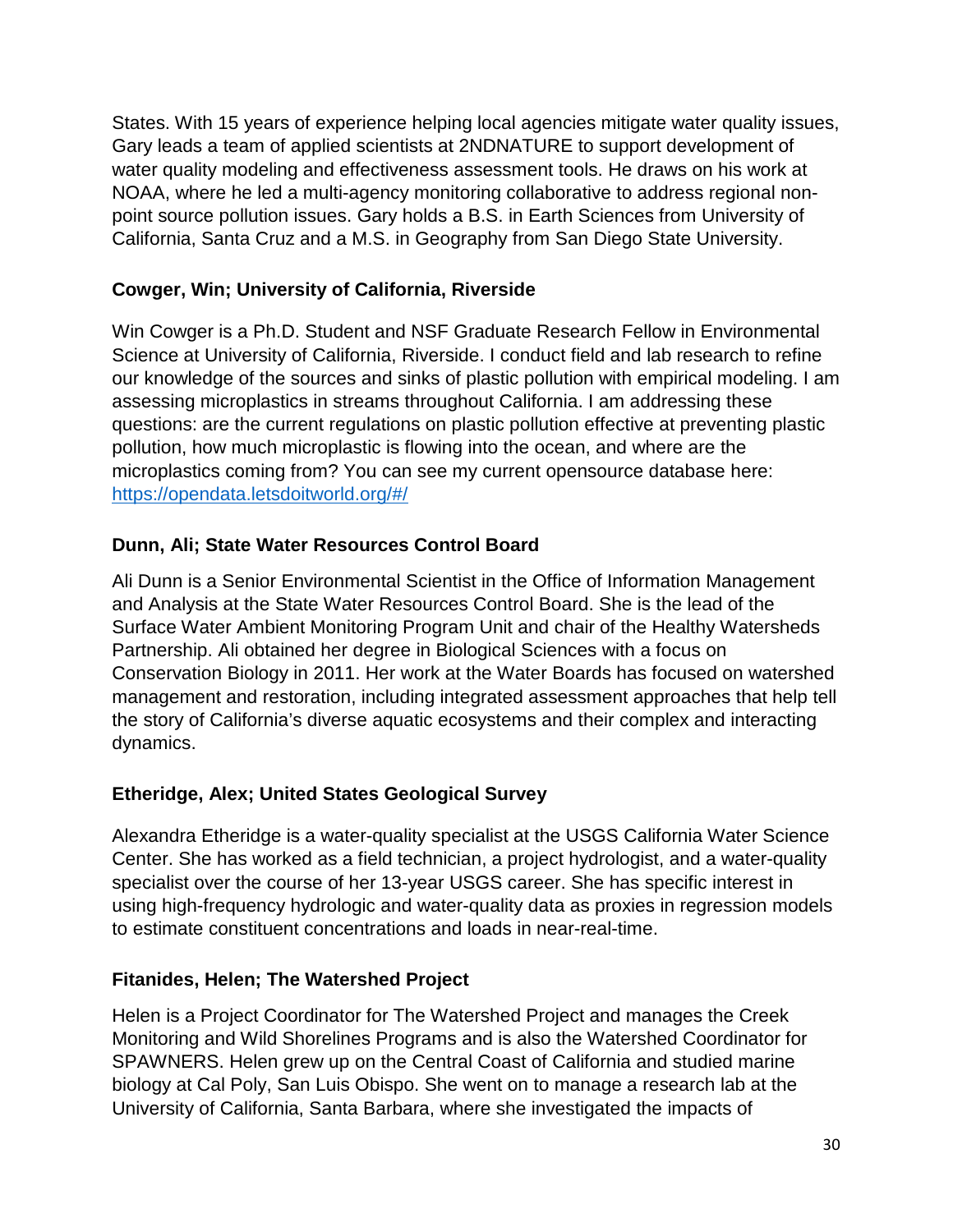nanomaterials on aquatic food webs. While the work was fascinating, what she really wanted to do was get outside and work with nonprofits. She moved to the Bay Area in 2013 to achieve that goal, and has since worked with San Francisco Baykeeper, Friends of Five Creeks, and Friends of Sausal Creek, as well as The Watershed Project and SPAWNERS. Helen lives in the Strawberry Creek Watershed.

## **Forrest, Alex; University of California, Davis**

Alex's general area of research focuses on understanding the influences between localized bathymetry and the surrounding water column. As much of this work is on a scale logistically difficult (e.g. large-scale shorelines) or impossible (e.g. under-ice) to survey with traditional techniques, he has worked since 2006 with Autonomous Underwater Vehicles (AUVs) as data collection platforms to further his research. From lakes to oceans, Alex believes in having the right tool for job at hand has worked with a wide variety of conventional and leading-edge techniques to observe and monitor our water resources. From developing glider systems for ongoing work at Lake Tahoe to modelling sediment transport around water infrastructure, each tool expands our capacity for observation in a world that's inherently complex and transdisciplinary in nature.

## **Gearheart, Greg; State Water Resources Control Board**

Greg Gearheart is the Deputy Director at the California State Water Resources Control Board's Office of Information Management and Analysis and considers his job to be the chief data liberator for all the Water Boards' data. He has been the director of the Office of Information Management and Analysis for four years. Prior to this appointment Greg served as the statewide Storm Water Program Manager for about seven years. In his 25 years at this organization Greg has worked in many different program areas, including wetlands, watershed management, organizational development and enforcement. Greg received a B.S. in Environmental Resources Engineering from Humboldt State University and also grew up behind the redwood curtain.

## **Gill, Sadie; FlowWest**

Sadie combines a unique background in GIS, data science, and computer programming to develop creative data-driven solutions to natural resources problems.

## **Hale, Tony; San Francisco Estuary Institute**

As Program Director for Environmental Informatics, Dr. Tony Hale represents five technical teams: Geographic Information Systems, Application Development, Data Services, IT Systems, and Design & Communications. Dr. Hale joined SFEI in 2013 and has also served as member of several state-level committees. He is currently co-chair of the Data Management Workgroup, affiliated with the California Water Quality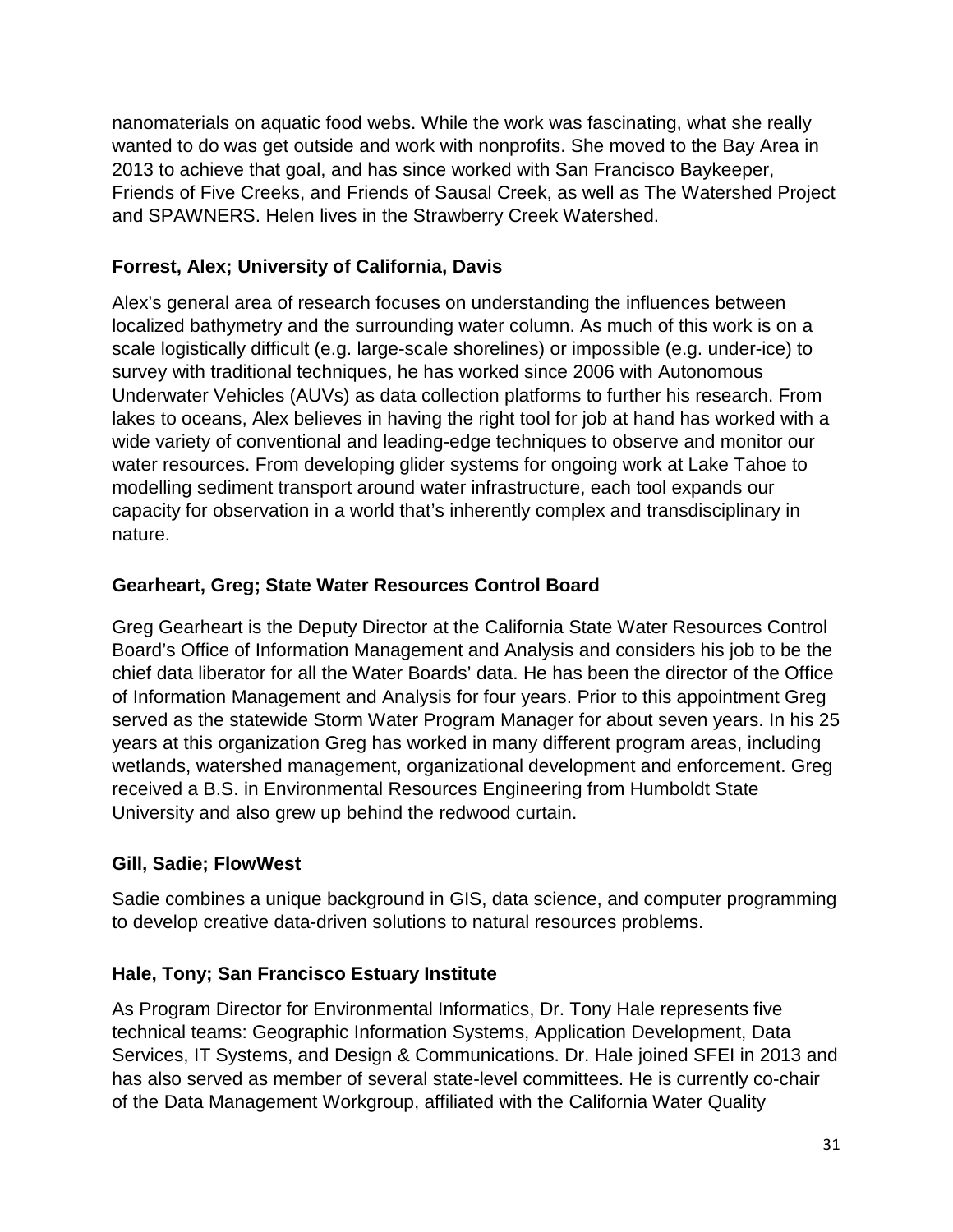Monitoring Council. In December 2018, he was selected to serve as a member of USEPA's National Advisory Council for Environmental Policy and Technology. With SFEI, Dr. Hale has advanced SFEI's communications practices, overseen the development of new data visualization technologies, and partnered with state and federal agencies to address complex data management challenges.

#### **Heberger, Matt; San Francisco Estuary Institute**

Matthew Heberger is an Environmental Scientist at the Aquatic Science Center in Richmond, California, where he manages the Delta Regional Monitoring Program. For the last 20 years, he has worked on water issues as a hygiene and sanitation educator in West Africa, consulting engineer, and policy analyst in Washington D.C. and California. Matthew holds a B.S. in Agricultural and Biological Engineering from Cornell University and received a master's degree in Water Resources Engineering from Tufts University.

#### **Hermitte, Sam Marie; Texas Water Development Board**

Sam Marie Hermitte has been with the Texas Water Development Board since June of 2012 and currently serves as the Assistant Deputy Executive Administrator of Water Science and Conservation. Her areas of responsibility include strategic planning, legislative analysis and implementation, drought policy and project coordination, technical writing and review, and special initiatives such as the development of TexasFlood.org. Hermitte holds a bachelor's degree in public policy analysis from the University of North Carolina at Chapel Hill and a master's degree in public affairs with a portfolio in integrated watershed studies from the LBJ School of Public Affairs at the University of Texas at Austin.

#### **Herodotou, Orestis; Planet**

Orestis Herodotou is a software engineer at Planet where he builds geospatial and satellite imagery analysis tools to help uncover actionable insights about our changing planet. He is an avid sailor on the SF Bay and serves as a 5Gyres Institute Ambassador, contributing to ocean plastic pollution citizen-science research and educational programs.

## **Hestir, Erin; University of California, Merced**

Erin Hestir is an Assistant Professor in Civil and Environmental Engineering at University of California, Merced where she leads the Earth Observation and Remote Sensing Laboratory. Dr. Hestir holds a Ph.D. from University of California, Davis and a B.A. from University of California, Berkeley. Her research focuses on aquatic ecosystems under threat from competing pressures to meet societal needs for water and food security while sustaining biodiversity and other ecosystem services such as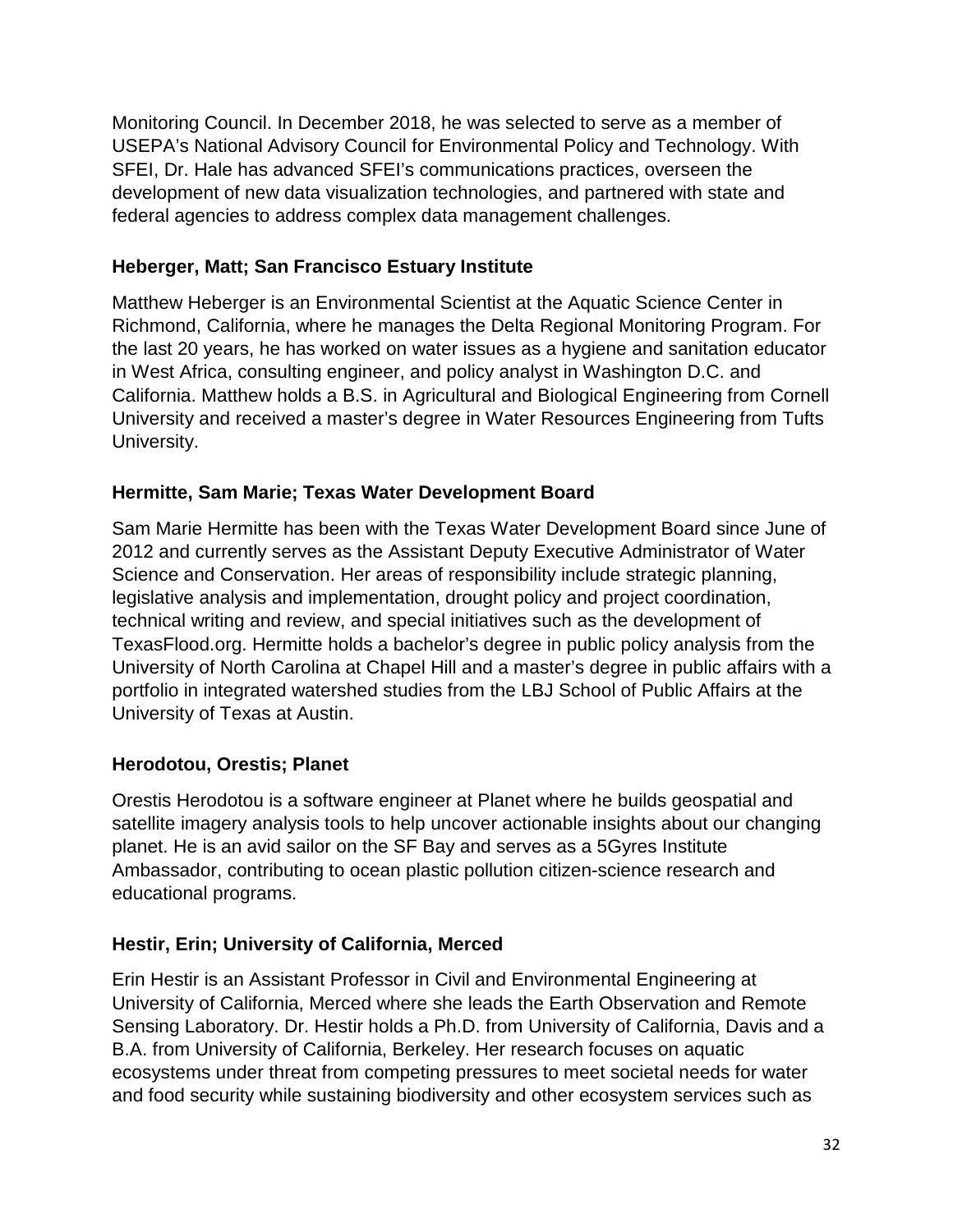water quality. She has expertise in geospatial analytics, hyperspectral and satellite remote sensing and sensor networks for inland and coastal waters and wetlands.

#### **Houlihan, Emily; State Water Resources Control Board**

Emily Houlihan is a Scientific Aid with the State Water Boards GAMA program. Emily completed her M.S. in Geology at University of California, Davis, where her research included studies of the Sierra de Maz in northwestern Argentina.

#### **Huntington, Justin; Desert Research Institute**

Justin Huntington is a Research Professor of Hydrology at the Desert Research Institute and Western Regional Climate Center in Reno, Nevada. His research is focused on evapotranspiration, surface and groundwater interactions, drought, agriculture, and groundwater dependent ecosystems. Justin's recent activities include enabling land and water managers to create climate and remote sensing products in-house for improved decision support via cloud computing, stakeholder engagement, and outreach. His projects are primarily being funded by the U.S. Bureau of Reclamation, U.S. Geological Survey, NASA, Google, and multiple foundations. He is one of 21 members of the 2018- 2023 Landsat Science Team.

#### **Jennings, Wiley; Stanford University**

Wiley Jennings is a Ph.D. student in Environmental Engineering at Stanford University. He studies tools, broadly defined to include microbiology, statistical modeling, and citizen science, to assess the microbial water quality of environmental waters to ensure that they are safe for human exposure.

## **Katz, Jacob; Cal Trout**

Jacob was born with gills. Fascinated with what happened below the water line he grew up chasing fish in every creek, puddle, river and pond he could find. Eventually Jacob was hooked by school taking a Ph.D. in Ecology at the University of California, Davis Center for Watershed Sciences. He is Senior Scientist at the conservation non-profit California Trout, where his work focuses integrating ecologic science into the management and operation of California's water infrastructure, developing ways to get greater fish and wildlife benefit out of working agricultural landscapes and finding winwin solutions for people and the environment to ensure that California will always be home to wild salmon.

#### **Kramer, Joel; San Diego State University and Weston Solutions**

Joel Kramer is a geographer with a professional background in community-based habitat restoration and water quality monitoring. Joel is interested in analyzing the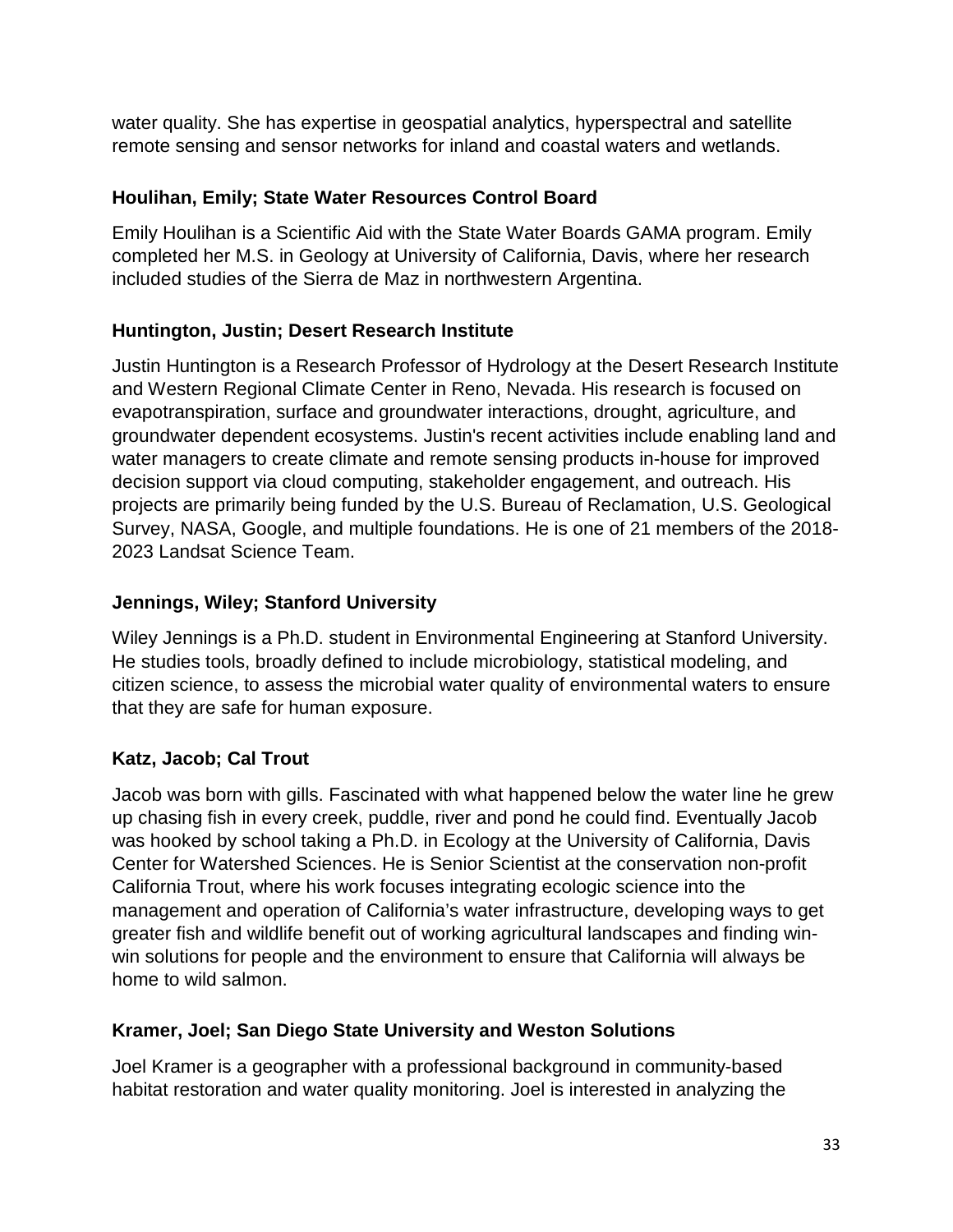spatial dimension of water contamination in order to engage stakeholders in conservation efforts.

## **Lamerdin, Cassandra; Moss Landing Marine Laboratories**

Cassandra Lamerdin has wide ranging scientific expertise in the fields of both Marine and Environmental Sciences. Some of the large-scale monitoring programs she has participated in were Surface Water Ambient Monitoring Program, the CA Bay Protection Toxic Cleanup Program, California's portion of EPA's Coastal Environmental Monitoring and Assessment Program and inventorying California's Invasive Species in marine and inland harbor environments. Cassandra was the lead on creating and coordinating the data management efforts for SWAMP. She led the Data Management Team at MPSL in building a successful data management system which was able to organize information in a comparable manner of known and documented quality.

## **Lane, Belize; Utah State University**

Dr. Belize Lane is an Assistant Professor of Hydrology in the Department of Civil and Environmental Engineering at Utah State University and a researcher at the Utah Water Research Laboratory. Belize's research focuses on supporting resilient rivers for humans and ecosystems in the western U.S. and more efficiently allocating our limited freshwater resources. She received her Ph.D. in Hydrologic Sciences and her M.S. in Water Resources Management from the University of California, Davis, and her B.S. in Ecology from the University of California, San Diego.

## **Lee, Christine; NASA Jet Propulsion Laboratory**

Christine joined the Science Applications and Data Interactions group at the NASA Jet Propulsion Laboratory in 2014 after a 2-year term at NASA Headquarters in Washington, D.C as an AAAS Science and Technology Policy Fellow. Her professional interests include working to improve the utility of remote sensing for water quality monitoring through conducting applied research and developing partnerships within the water resources/water quality management practitioners community. Christine is also an Associate Program Manager for the NASA Applied Sciences Water Resources program. Christine has a Ph.D. in Civil and Environmental Engineering from University of California, Los Angeles studying coastal water quality issues and developing rapid, viability-based detection methods for monitoring water quality.

## **Lin, Diana; San Francisco Estuary Institute**

Diana Lin is an environmental scientist at SFEI, where she investigates contaminants of emerging concern and microplastics in the San Francisco Bay. She received a Ph.D. in Environmental Engineering and Science at Stanford University in 2015 after completing her dissertation on natural attenuation processes from DDT-contaminated sediment. Following her Ph.D., she served as a legislative aid in the California legislature.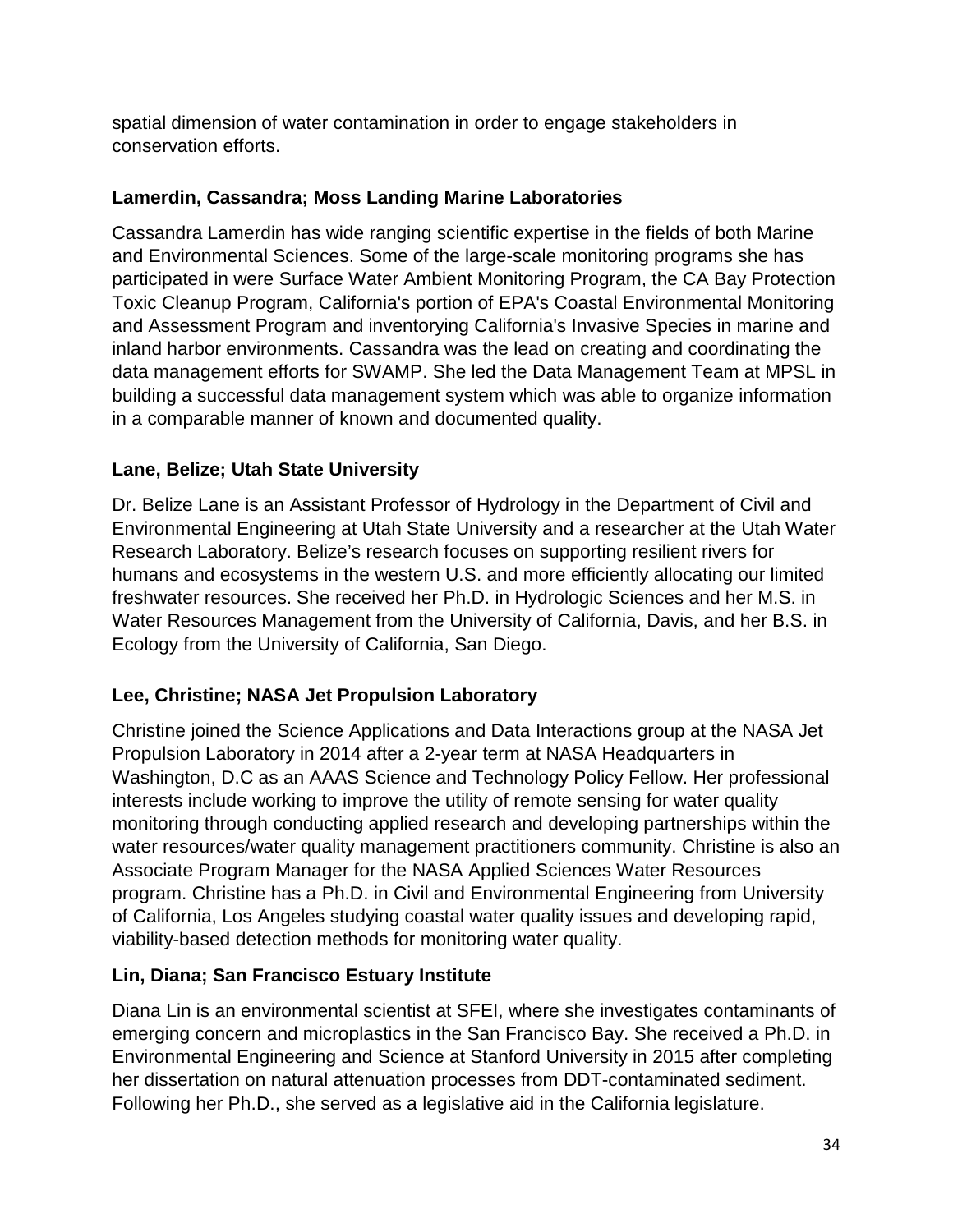#### **Martorano, Nick; California Water Quality Monitoring Council**

Nick Martorano is an environmental program manager within the Office of Information, Management, and Analysis as the Director of the California Water Quality Monitoring Council (Council). Nick is responsible for the overall direction of the Council, coordination between the Council and water quality and ecosystem health stakeholders, and public dissemination of information generated by the Council's theme-specific workgroups. In previous positions, Nick has led the development of California's Integrated report; developed and implemented basin plan amendments, total maximum daily loads, and water quality control policies.

## **McDougall, Lillian; California Department of Fish and Wildlife**

Lillian McDougall is an Environmental Scientist for the Instream Flow Program (IFP) in the California Department of Fish and Wildlife's (CDFW) Water Branch. Lillian earned a B.S. in Wildlife and Fisheries Conservation Biology from the University of California, Davis. Her experience prior to the IFP consisted of work in the CDFW Region 2 anadromous fisheries program life cycle monitoring projects. In her current position, she is focused on performing and developing rapid instream flow assessments and approaches for California watersheds.

## **McGruer, Victoria; University of California, Riverside**

Victoria is a Ph.D. student studying aquatic ecotoxicology in the Schlenk research group at the University of California, Riverside where she looks at the effects of oil exposure on fish early life stages. Her interest in water science began while working at the Massachusetts Water Resources Authority and talking with water system users. She then took steps towards research, working on a project which utilized remote sampling to detect harmful algal blooms. She obtained her B.S. in Environmental Science and Biology from Northeastern University in Boston, MA before committing to summer and moving Southern California.

## **Mogus, Karen; California Water Quality Monitoring Council**

Karen Mogus is the Deputy Director for the State Water Board's Division of Water Quality and is responsible for statewide water quality planning, policy development and implementation, statewide permitting, and establishing consistency among the nine Regional Water Quality Control Boards. Prior to joining the Division of Water Quality, Ms. Mogus served as the Assistant Deputy Director of the Division of Drinking Water where she directed the development of a regulatory framework for potable reuse of recycled water, worked to address drinking water quality issues in disadvantaged communities, and led the review of the state's environmental laboratory accreditation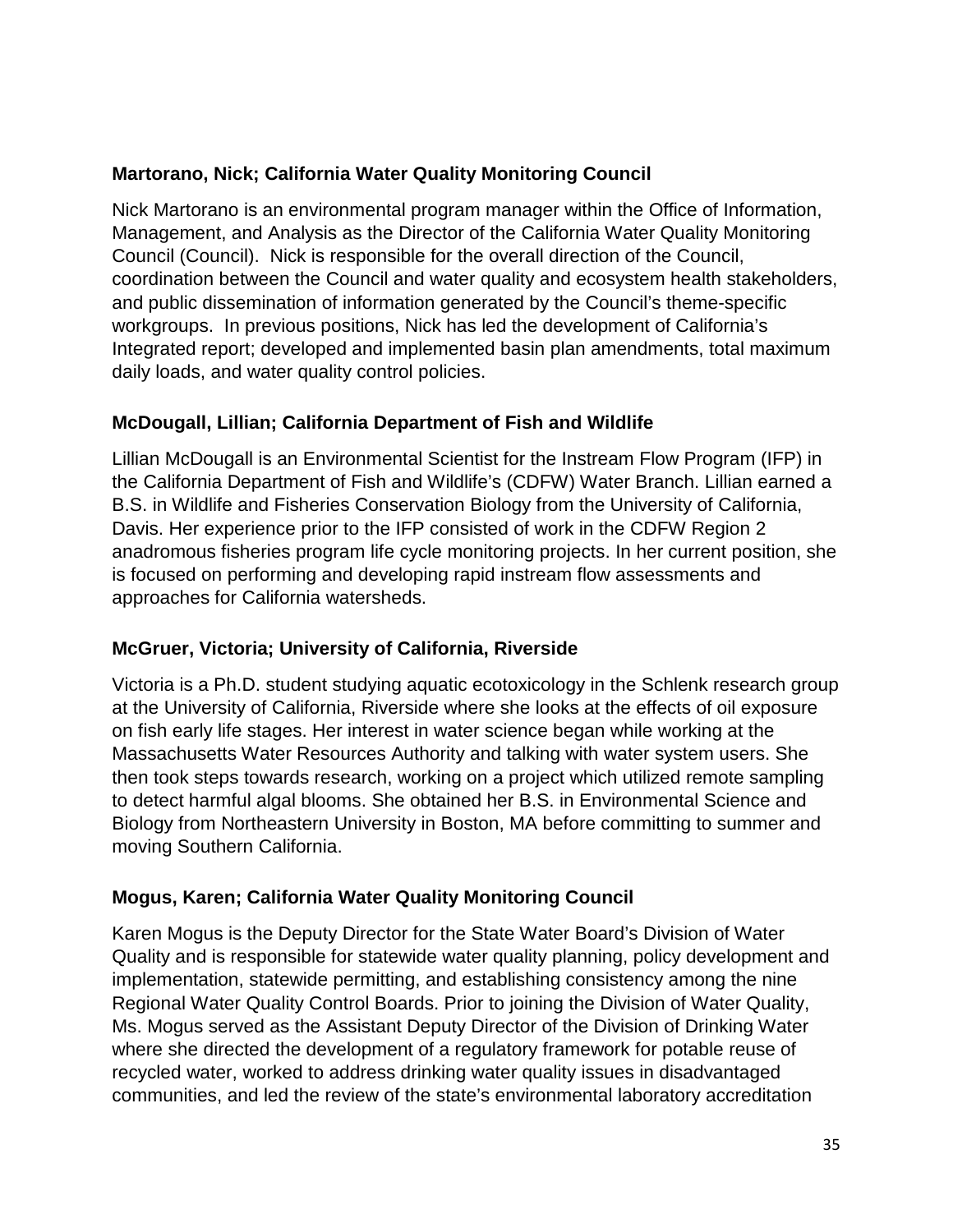program. She also has served as Director of the State Water Board's Office of Information Management and Analysis and spent 10 years at the Central Valley Regional Water Board working on a variety of water quality control and assessment programs.

#### **Morris, Melissa; State Water Resources Control Board**

Melissa Morris is on a mission to make quality assurance and data management accessible to all audiences. Trained as an Environmental Scientist and Quality Control Officer, she has spent the last two decades developing, implementing, and assisting others with quality and data management systems. Her experiences encompass every scale monitoring, regulatory, and data use projects throughout California, including the Water Board's Surface Water Ambient Monitoring Program (SWAMP). Melissa holds a M.S. in Biological Sciences and currently serves as the Assistant Deputy Director of the Office of Information Management and Analysis at the State Water Board.

#### **Navarro, Scott Jason; Delta Stewardship Council**

Scott Navarro is an environmental scientist with the Delta Stewardship Council. Scott works within the Council's planning division with the performance management unit. Since working with the Council, Scott has been working on administering and developing several of the Council's web applications, creating outreach materials, and implementing and tracking the Delta Plan performance measures. Currently, the performance management unit is conducting outreach to showcase the Council website, the Delta Plan Performance Measures Dashboard.

#### **Oaxaca, Jacob; Environmental Laboratory Accreditation Program**

Jacob Oaxaca is a Senior Environmental Scientist Supervisor of the Program Development, Research and Enforcement Unit for California's Environmental Laboratory Accreditation Program (ELAP). He oversees a multi-disciplinary team who work on regulatory initiatives, technical inquiries, and criminal and administrative enforcement investigations. Jacob holds a B.S. in Chemistry from the University of Texas at Austin and has worked as an Environmental Chemist for environmental remediation and compliance projects. Prior to joining ELAP, Jacob worked as a Research Technician with Chevron's Fuel Technology and Additives Division in Richmond, CA, performing sample analysis for product identification/integrity using GC and FTIR instrumentation.

#### **Oh, Gene; Weston Solutions**

Gene Oh is an environmental scientist with experience in a multitude of water and sediment quality projects. Gene's interests in water data science include database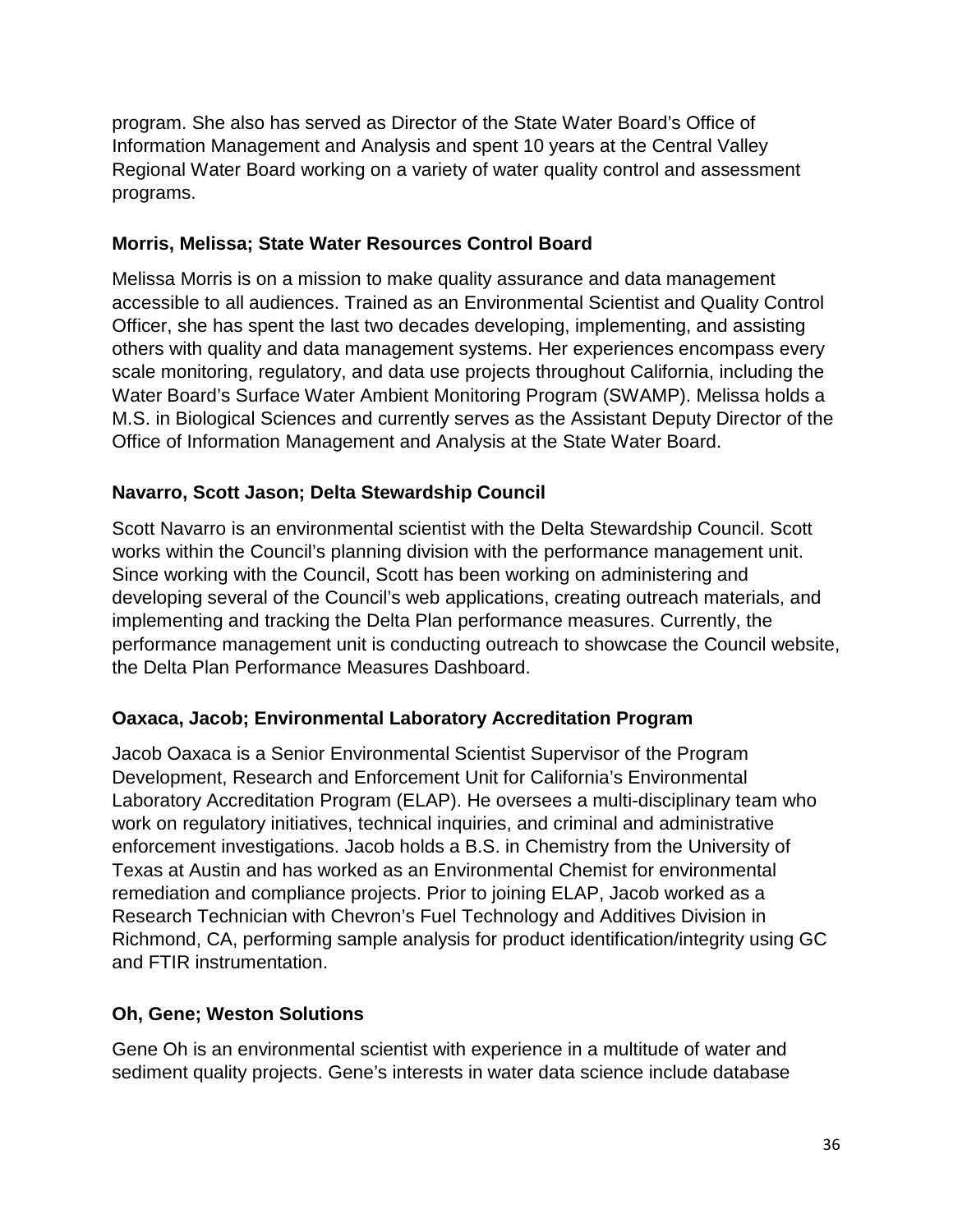management, statistical testing, and integration of software programs to optimize data analysis and visualization.

## **Parker, Michael; Central Valley Regional Water Quality Control Board**

Michael Parker is an Engineering Geologist with the Cannabis Enforcement Unit at the Central Valley Regional Water Quality Control Board in Redding. He has worked for the Central Valley Water Board for the past three years. Prior to joining the Central Valley Water Board, Michael spent time working for the California Department of Fish and Wildlife and for the US Forest Service. Michael attended California State University, Chico for his bachelor's and Master's in Geology. In the past year Michael has been tasked with assessing post-fire water quality impacts and leading a multiple agency effort to develop and implement post-fire water quality monitoring for the fall 2018 Camp Fire.

## **Penny, Jim; Greenway Partners**

Jim received his B.S. in Genetics from University of California, Berkeley and was a California Institute of Technology Ph.D. Candidate in Molecular Biology. Jim has been an avid ocean dweller, body surfing since age 5, and exploring giant kelp forests in Channel Islands for 30 years. Combining a deep connection with the ocean with a scientific approach to complex problems, he hopes to build a robust data set of physical and chemical conditions required for NorCal's kelp forests to understand the root causes of bull kelp decline and identifying possible restoration strategies at a local, rural level along portions of northern California's coastal regions.

## **Rodriguez, Emanuel; FlowWest**

Emanuel is a data scientist at FlowWest, he combines a background in statistics and data science with computer programming to bring innovative data-driven decisionmaking tools to water resource management.

## **Shultz, Daniel; State Water Resources Control Board**

Daniel Schultz is an Environmental Program Manager with the State Water Resources Control Board in the Division of Water Rights. He has worked for the Division since 2010 and currently serves as the Program Manager for the Cannabis Section, whose primary task is the development of interim and long-term requirements for the diversion and use of water and discharge of waste for cannabis cultivation. Daniel Schultz earned his B.S. in Forestry and Natural Resources with a concentration in Hydrology from California Polytechnic State University, San Luis Obispo.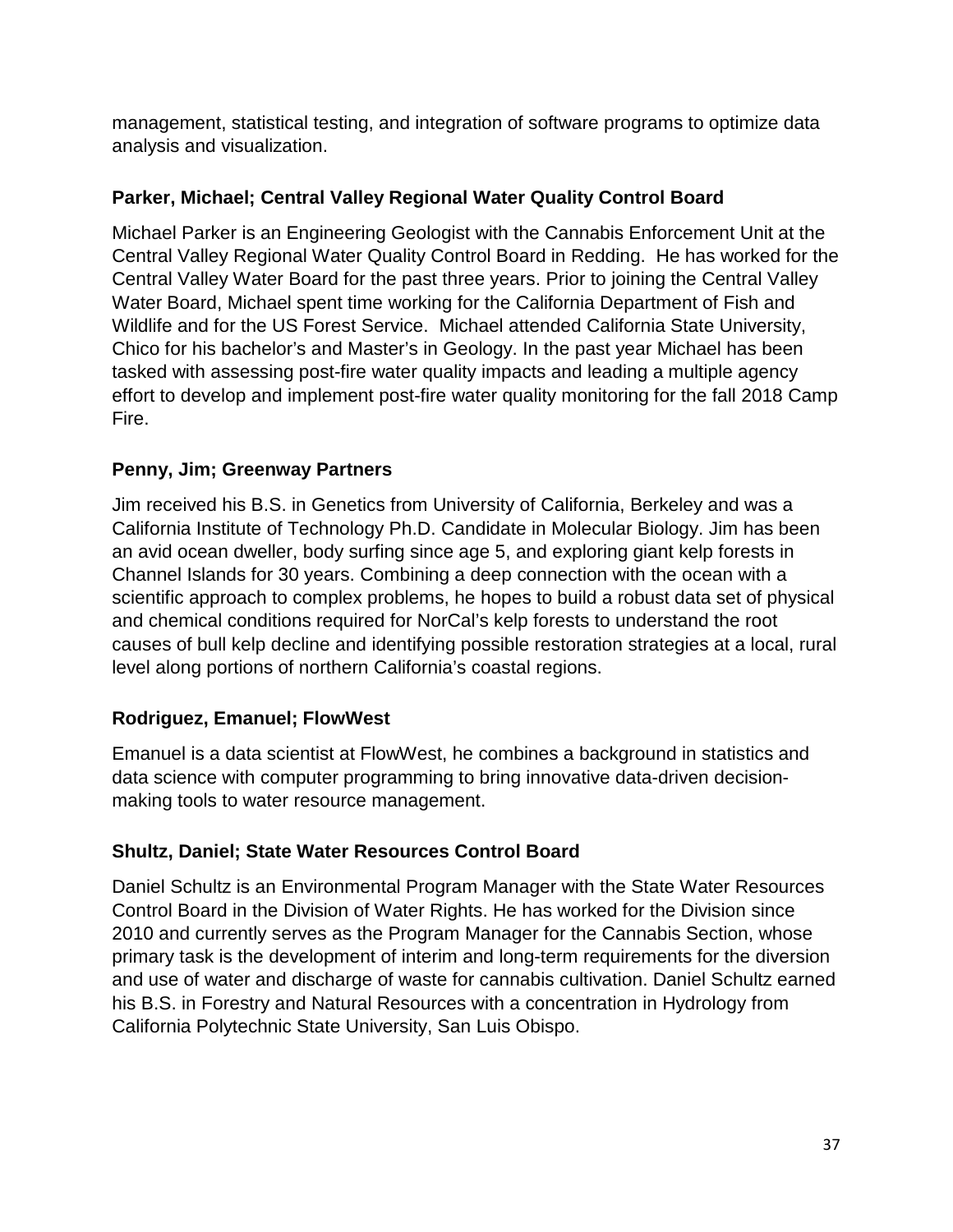#### **Stein, Eric; Southern California Coastal Water Research Project**

Dr. Eric Stein is a principal scientist at the Southern California Coastal Water Research Project (SCCWRP), where he is head of the Biology Department. Dr. Stein oversees a variety of projects related to in-stream and coastal water quality, bioassessment, hydromodification, watershed modeling, and assessment of wetlands and other aquatic resources. His research focuses on effects of human activities on the condition of aquatic ecosystems, and on developing tools to better assess and manage those effects. Prior to joining SCCWRP in 2002, Dr. Stein spent six years as a Senior Project Manager with the Regulatory Branch of the Los Angeles District Corps of Engineers, and four years with a private consulting firm.

#### **Stepek, Jan; State Water Resources Control Board**

Jan is an Engineering Geologist with the State Water Board's GAMA program. Jan holds a M.S. from the Academy of Mining and Metallurgy in Cracow, Poland. Jan has broad and extensive experience at the Water Boards and in the private sector working on a wide variety of hydrogeologic projects, including numeric modelling of groundwater.

#### **Swenson, Stacey; Moss Landing Marine Laboratories**

Stacey Swenson has 30 years of experience in quality assurance (QA) and quality control (QC) of environmental data, getting her start in an EPA Superfund lab, and then later in her career, working at an environmental data consulting firm. She developed both the data verification and validation processes for the Surface Water Ambient Monitoring Program (SWAMP) including the processes used for SWAMP's Bioaccumulation Oversight Group (BOG). She is the project manager for the MPSL-MLML Regional Data Center including the data vocabulary review lead for the state to ensure comparability between data sets in the California Environmental Data Exchange Network (CEDEN).

## **Turner, Randy; San Francisco Estuary Institute**

Randy received his Master's in Environmental Science and Management from the Bren School at the University of California, Santa Barbara in 2010. He has been working on water quality issues in the Klamath River for nearly 10 years and is the Coordinator for the stakeholder-driven Klamath Basin Monitoring Program. Randy is the Principal Investigator for cyanobacteria projects at SFEI and is leading the effort to understand the status and trends of cyanobacteria and harmful algal blooms in large waterbodies across California.

#### **Villalobos, Amber; California Department of Fish and Wildlife**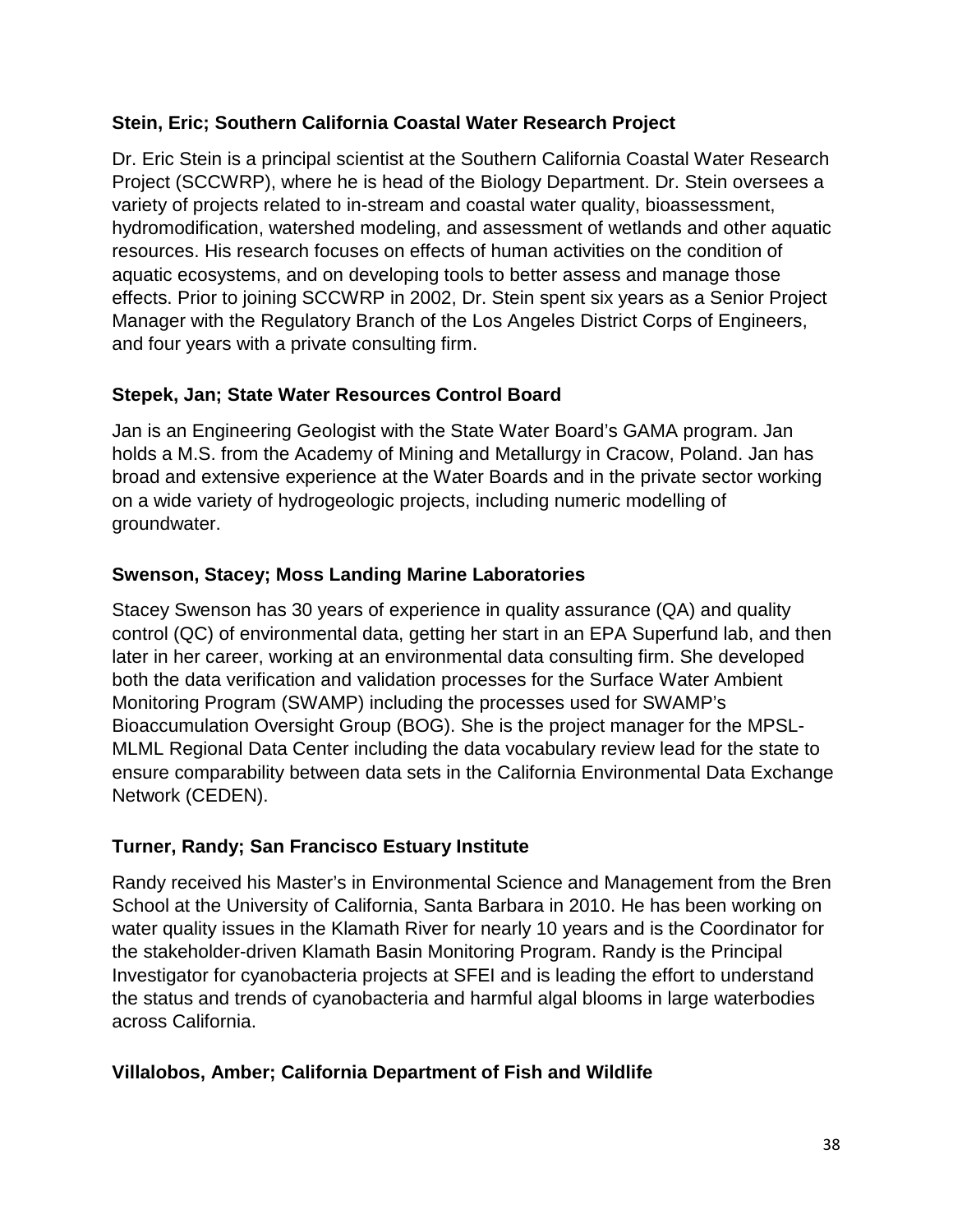Amber Villalobos is a Senior Environmental Scientist at the California Department of Fish and Wildlife's (CDFW) Water Branch. At the CDFW, Amber leads a team that ensures fish and wildlife needs are considered in water quality policy, water rights, regulation, and legislation throughout California. Amber's previous work includes, managing and creating FERC hydroelectric project Section 401 water quality certifications and California Environmental Quality Act documents. She also contributed to the CDFW anadromous fish lifecycle monitoring and habitat projects located in the northern coastal counties. Amber earned a B.S. in Geology from Humboldt State University. On her personal time, she enjoys slaying fish with her spear gun, volunteering, and participating in outdoor activities**.**

#### **Wenzel, Alisha; Central Valley Regional Water Quality Control Board**

Alisha Wenzel is an Engineering Geologist with the Surface Water Assessment Program (SWAMP) at the Central Valley Regional Water Quality Control Board. Alisha has worked as the regional SWAMP coordinator for the past eleven years, helping to design and implement monitoring studies throughout the Central Valley Region. Prior to joining the Regional Board, Alisha spent five years working as a hydrologist for the US Forest Service. Alisha has bachelor's and master's degrees in Geology from the University of California, Berkeley.

### **Yarnell, Sarah; University of California, Davis**

Dr. Sarah Yarnell is a research hydrologist at the Center for Watershed Sciences at the University of California, Davis. Her primary research interests lie at the intersection between Stream Ecology, Fluvial Geomorphology, and Riverine Hydrology. Her current research focuses on quantification and management of environmental flows in Sierra Nevada watersheds, understanding impacts of altered and natural flow regimes on channel morphology and aquatic species, and integrating hydrologic processes into restoration of mountain meadows. She has also co-taught several courses on river ecosystems through University of California, extension, and for undergraduates and graduates through the University of California, Davis Earth & Planetary Sciences department. Through her research, she is a recognized expert on the ecology of the Foothill yellow-legged frog, and she has worked closely with resource agencies and watershed stakeholders to provide technical expertise regarding scientific study plans and instream flow management recommendations.

## **Yu, Walter; Caltrans**

Walter Yu is a Senior Transportation Engineer with the Caltrans Stormwater Program and currently uses data analysis and machine learning to improve compliance with the Caltrans NPDES Permit requirements and Statewide Trash Amendments. Walter has over 12 years of experience with Caltrans, including over 6 years with implementing water quality and stormwater compliance programs. He has a B.S. in Civil Engineering